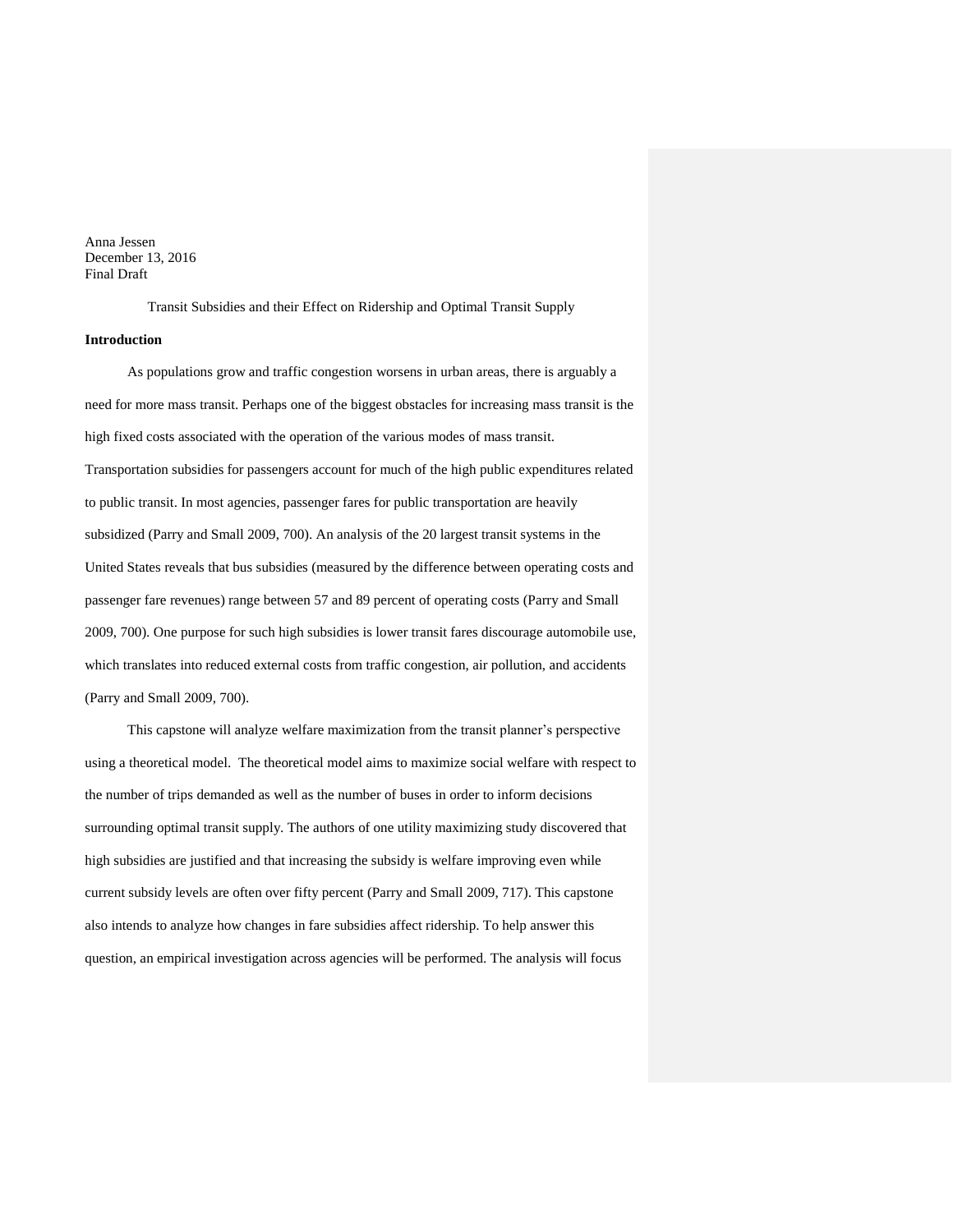on panel data from 1992 to 2014 for agencies that operate in large urbanized areas (population greater than one million) that utilize all modes of transportation.

Zhou, H.S. Kim, Schonfeld and E. Kim (2008) analyzed the subsidies associated with both flexible route bus systems and fixed route bus systems. A fixed route system involves predetermined stops on a fixed schedule while a flexible system is sometimes known as an ondemand system. They found that for a wide range of subsidy values for a fixed route bus system, the net effect of producer and consumer surplus produced a rather flat optimal welfare curve (Zhou et al. 2008, 659). This presents a different viewpoint than the paper by Parry and Small. In 2001, Schmidt specifically analyzed federal transit subsidies and concluded that even though an output subsidy increased the amount of buses a transit authority provides, the subsidy did not really incentivize riders to use the additional service (Schmidt 2001, 255). Subsidies play a significant role in how mass transit is funded but are those seemingly high subsidies worth it? The purpose of this paper is to analyze which variables impact welfare optimization as well as to analyze the effect of subsidies on ridership.

#### **Literature Review**

Extensive scholarly research has been completed that can inform transit subsidy analysis. This literature review centers on four major themes. One major reason for the promotion of public transit is based on an externality argument. For example, mass transit promotes private investment. Second, when consumers choose mass transit instead of private transit, there is a reduction in the negative externalities associated with automobiles. Past research on subsidies in general has revealed a few cases where a subsidy has caused both negative and unintended consequences. In a transit context, subsidies are revealed to be welfare improving. Also, transit subsidies play a role in user demand for transit by affecting prices. Additionally, planners must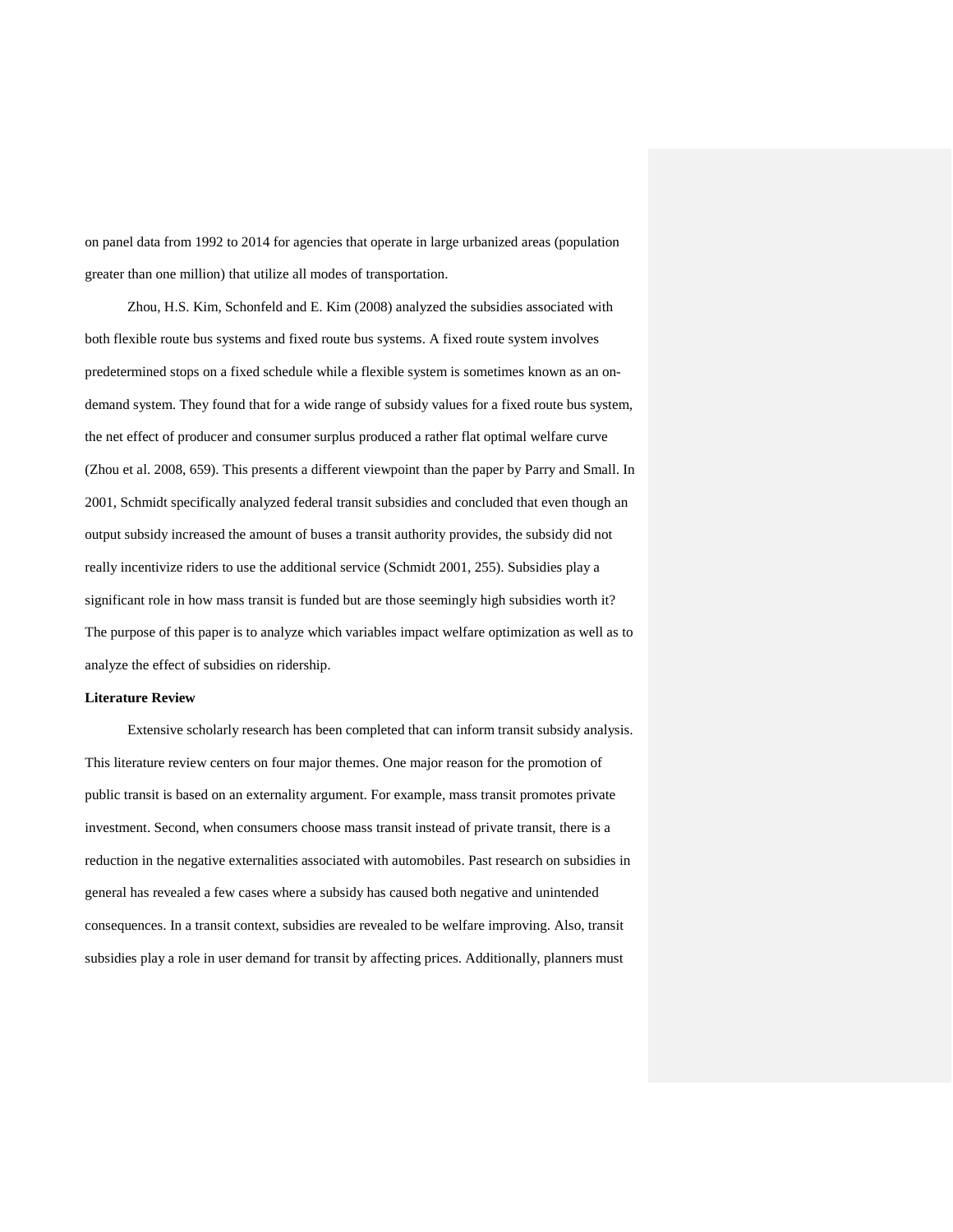decide the subsidy level as well as the amount of transit to provide. On a broader scale, when consumers are uncertain of the quality of the good, they look at signals of quality to determine their willingness to pay. This is relevant for transit because there is an element of uncertainty surrounding reliability. Analyzing these themes will assist in an analysis of a subsidy's effect on ridership.

#### **Positive and Negative Transit Externalities**

The majority of funding for state highway projects comes from taxes, federal highway grants, and the general fund (Nesbit and Kreft 2009, 94). Not only does public investment in transportation infrastructure support the movement of goods and people, it also has the opportunity to affect private investment as well. The Northeast United States is home to a mature transportation system and is the subject of a study completed by Chen and Haynes in 2015. This study found highway infrastructure to have a positive effect on regional economic output (Chen and Haynes 2015, 10). Additionally, the authors found public rail to have a significant positive impact on regional output, but highways still have a larger positive impact overall. However, public transit has a relatively smaller effect on regional output as compared to highway and public rail (Chen and Haynes 2015, 11). Overall, highway infrastructure has the largest influence followed by public rail, public airport, and public transit. (Chen and Haynes 2015, 12). In terms of public transit, it has a rather small effect on output even though it receives a relatively high level of public investment. Passenger rail, for example, functions as a complement to other forms of transportation. Pereira and Andraz (2005) discovered similar conclusions in their study of Portugal's less mature infrastructure from 1976 to 1978. They concluded that public investment in infrastructure crowds in private investment and employment (Pereira and Andraz 2005, 194). Additionally, infrastructure investment has improved labor productivity and promoted long-term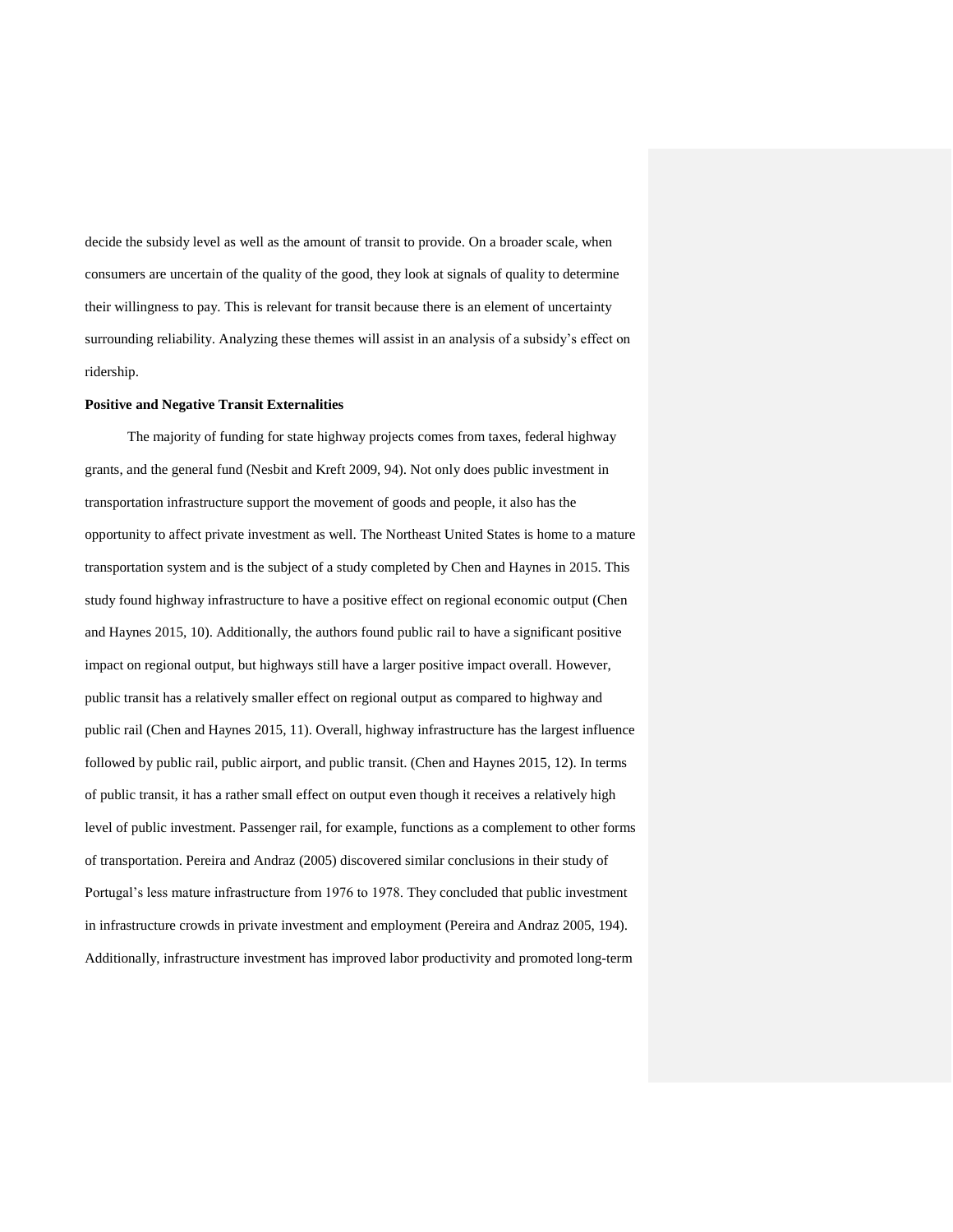growth (Pereira and Andraz 2005, 194). The largest effect on output comes from investment in ports followed by roads, airports and railroads. (Pereira and Andraz 2005, 194).

Automobiles are known to cause negative externalities including air pollution, oil dependency, traffic congestion, traffic accidents, noise, and urban sprawl (Parry, Walls, and Harrington 2007). Automobiles emit carbon monoxide into the atmosphere, which can cause breathing difficulty and cardiovascular problems (Parry, Walls, and Harrington 2007, 374). In one study about Belgian transportation, the authors found that more than 90% of the external costs related to road accidents, air pollution, noise and land use come from private passenger transportation (Lesceu 1993, 474). More than half of the external costs from transportation arise from traffic accidents and are then followed by cost of land use and cost of air pollution (Lesceu 1993, 474). Negative externalities are an issue because others have to bear these costs. Lesceu writes, "Consequently, the negative side-effects of transportation are not charged to the users of transportation services. There is a discrepancy between the private expenses of the *user* and the external costs borne by *all* members of society" (Lesceu 1993, 463). She mentions that market theory suggests a more rational use of natural resources can be obtained by internalizing the external costs of transportation services (Lesceu 1993, 475). Additionally, reducing transportation pollution and the external costs associated with it can be achieved by reducing vehicle miles traveled (Parry, Walls, and Harrington 2007, 375).

One purpose for public transportation investment is to reduce these negative automobile externalities. In a study focused on Aragon, Spain, the authors found that travelling by bus or train resulted in an individual cost savings of 75% and 88% respectively compared to using a private automobile (Duarte et al. 2014, 420). This study also found if households choose public transportation over private, there will be a significant reduction in harmful emissions as a result

**Commented [TKM1]:** This paragraph is very well written!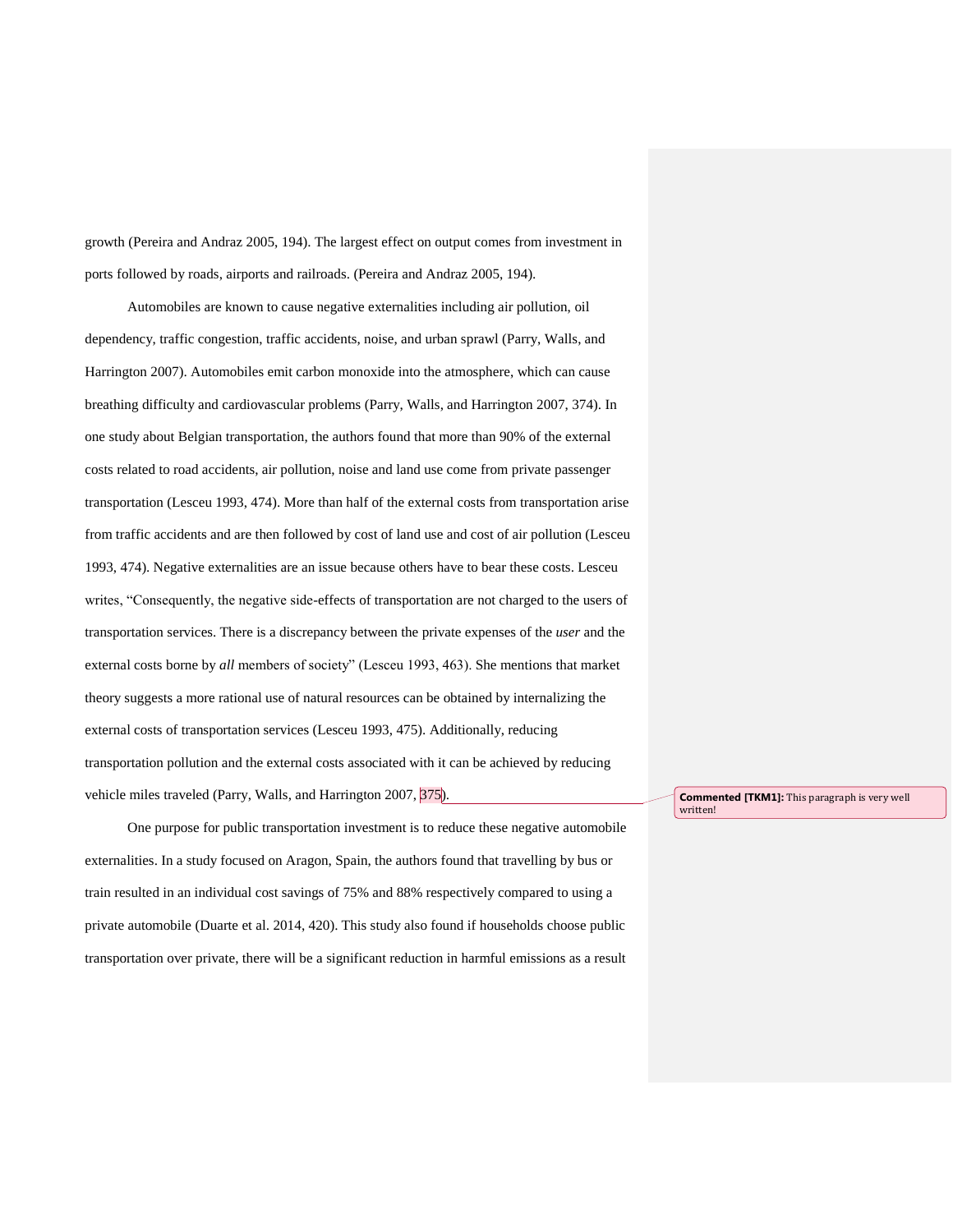of lower fuel consumption (Duarte et al. 2014, 424). Lenzen and Dey (2002) reached similar conclusions. In Australia, road vehicles consume 75% of all transport energy and more than 80% of that is the result of private cars (Lenzen and Dey 2002, 389). Shifting away from private cars and choosing to travel on public transportation can potentially reduce greenhouse gas emissions. Additionally, this will increase employment and income (Lenzen and Dey 2002, 394). In the scenario where spending on public transportation is increased to discourage private car use, Duarte et al. (2014, 427) found a reduction in the consumption of refined petroleum products. Overall, the authors conclude policies to promote household changes in transportation consumption may have positive environmental impacts without affecting other economic variables (Duarte et al. 2014, 427).

## **Unintended Consequences of a Subsidy**

Subsidies are usually put in place to encourage consumption of a good but sometimes there are unintended consequences. As Just and Hanks (2015, 1397) note, an emotional response to a policy may cause different results than a traditional analysis would predict. If there is an emotional attachment to a good, then consuming that good brings either enjoyment or dissatisfaction. If a policy reinforces this emotional attachment then the emotion will be felt to a greater extent. (Just and Hanks 2015, 1390). For example if a parent is provided with a subsidy for child healthcare, they might feel more enjoyment because the subsidy reinforced healthcare, which is seen as a positive good (Just and Hanks 2015, 1390). Similarly, Gneezy, Meier, and Rey-Biel (2011, 206) discuss the role of intrinsic motivations when analyzing the effectiveness of an incentive. The effect of a subsidy, a type of incentive, will depend on its relationship to intrinsic motivation. Just and Hanks (2015, 1386) suggest policies that are more empathetic to consumer emotions will improve market welfare more than combative or confrontational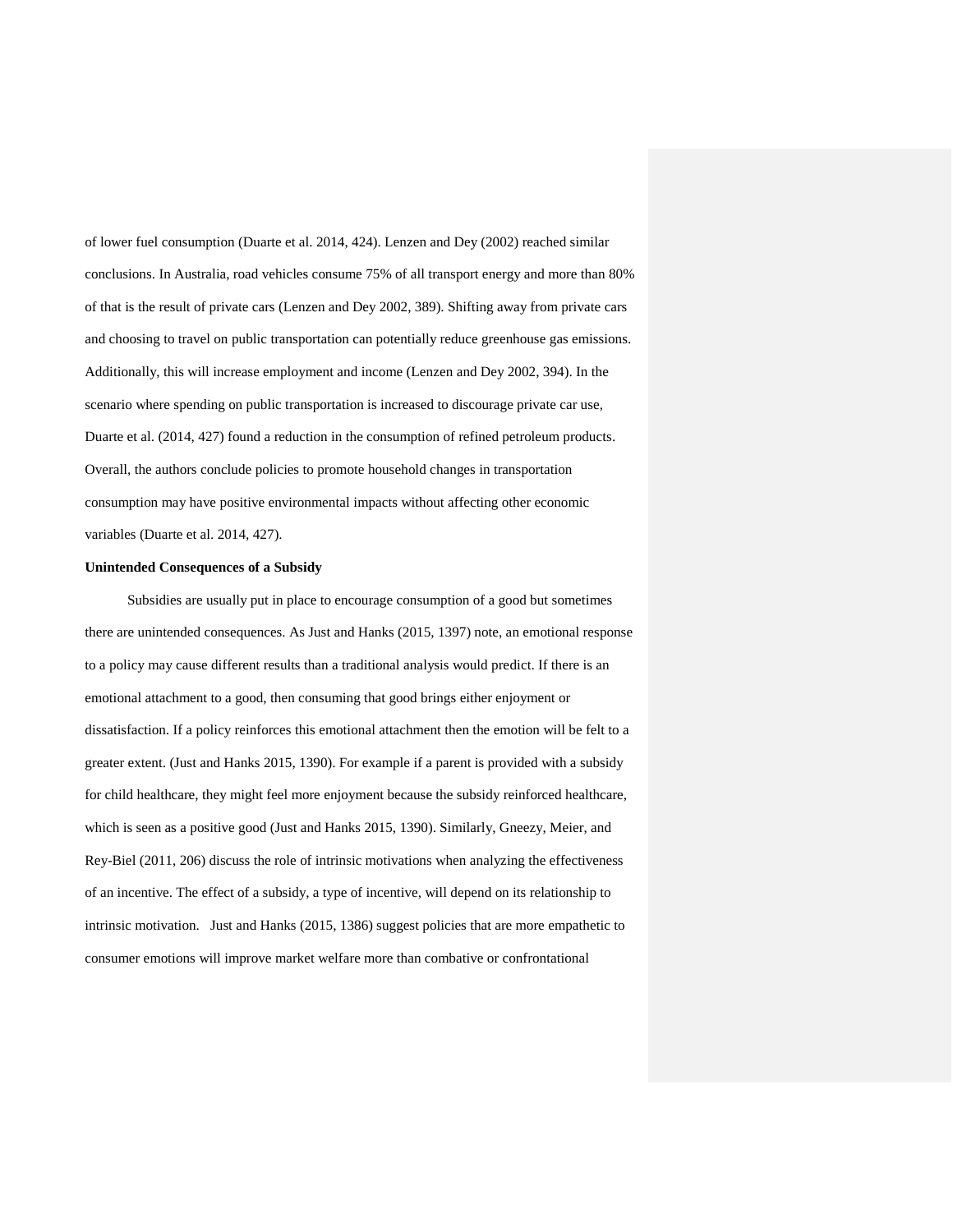policies. An example of a combative policy would be one that threatens individual freedom, such as mandatory vaccinations. A subsidy that is more empathetic to consumers is likely to be a more effective policy (Just and Hanks 2015, 1398).

Unintended effects of a subsidy appear in both consumption and production subsidies. A study about the effect of food price subsidies on nutrition for poor households in China found no measurable effect on nutrition and may have actually reduced caloric intake in one province (Jensen and Miller 2011, 1221). In the Hunan province, the subsidies induced substitution away from the subsidized staple food toward other foods with non-nutritional attributes (Jensen and Miller 2011, 1221). The authors note this result is consistent with Giffen behavior (Jensen and Miller 2011, 1219). Even though the subsidies did not improve nutrition, they did improve welfare. The findings of this study are driven by the wealth effect of the price change (Jensen and Miller 2011, 1221). The subsidies freed up income that consumers chose to spend on other, perhaps tastier but less nutritious, foods (Jensen and Miller 2011, 1222). The consumption of less nutritious foods is seen as a negative outcome. This nutrition study shows a negative unintended effect of a consumer price subsidy, but unintended effects can also be observed for production subsidies such as clean energy subsidies. The authors discovered that a subsidy promoting the production of low carbon energy actually found the subsidy to have a perverse effect (Hutchinson, Kennedy, and Martine 2010, 6). The subsidy did cause a shift toward cleaner energy production, but at the same time caused an increase in energy consumption because the subsidy caused the equilibrium price of energy to fall (Hutchinson, Kennedy, and Martinez 2010, 6). Even though clean energy production increased, however, due to increased consumption of energy overall, the authors found the subsidy resulted in an increase in carbon emissions (Hutchinson, Kennedy, and Martinez 2010, 6). This increase in carbon emissions is an example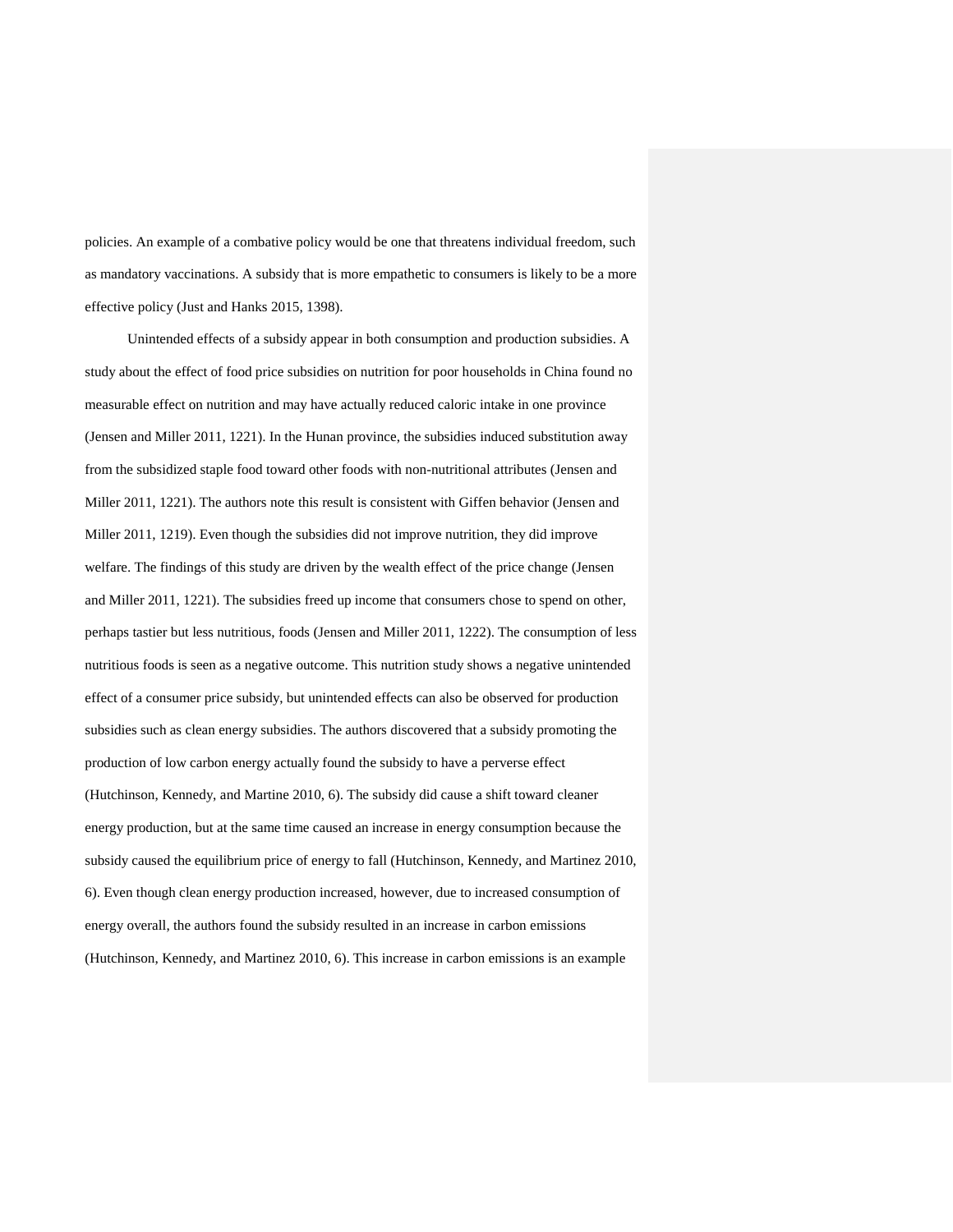of how a production subsidy can result in an unintended consequence with potentially negative implications.

## **Transit Subsidies--Welfare**

Improvements in welfare are another commonly cited reason for transit subsidies. Numerous articles point to estimating welfare as a way to determine optimal subsidy levels. In a 2009 study specifically about transit systems in Washington, D.C., Los Angeles, and London, the authors found increasing the subsidy beyond fifty percent for all modes, periods, and cities to be welfare improving in all but one case (Parry and Small 2009, 717). They note the majority of welfare gains came from reducing road congestion (Parry and Small 2009, 717). In a 1997 study about transit in Chicago, the authors explain increasing fare subsidies has a greater overall benefit to society than increasing bus service levels (Savage and Schupp 1997, 111). The authors suggest cutting service levels in order to lower fares is welfare improving. They also note the transit authority has tried to maintain bus frequency even during falling demand, and this has caused the transit authority to raise fares. Instead of fare increases that hurt welfare, they suggest decreasing service levels (Savage and Schupp 1997, 111-113). This will also result in an increase in consumer surplus. Zhou et al. (2008) found that as the subsidy increases for fixed route bus systems, where routes and stops are fixed, welfare also increases. This is shown as an increase in consumer surplus, but it is coupled with a decrease in producer surplus. The net effect is a rather flat optimal welfare curve over a range of subsidies. These authors recommend that welfare optimization should not be pursued to its absolute maximum for that reason (Zhou et al. 2008, 651-652). This would result in a relatively small decrease in welfare, but the budget deficit would be zero.

**Transit Subsidies—User Demand**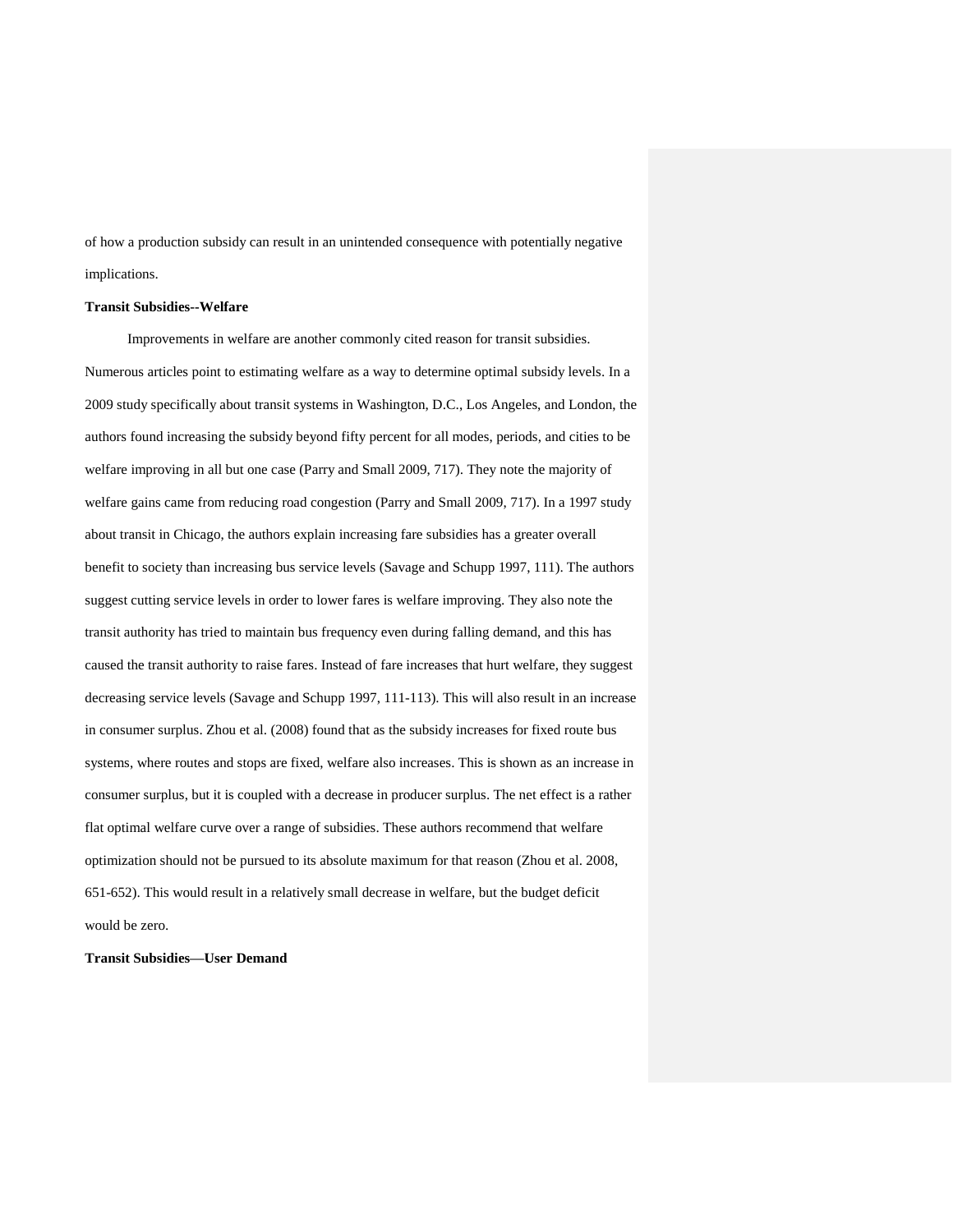More than one study has found passenger sensitivity to the level of service: the number of scheduled miles in the transit system. In a study about transit in El Paso, the authors note riders are more sensitive to changes in the level of service than to changes in fare in the short run. Their analysis found increasing vehicle revenue miles<sup>1</sup> per month results in increased ridership (Fullerton and Walke 2013, 3928). Transit demand in Chicago is also more sensitive to bus frequency than to fares (Savage and Schupp 1997, 112). In Chicago, demand is inelastic with respect to service frequency, but the author notes the cost of increasing buses on existing routes would be too high (Schupp 1997, 112).

Other factors also determine transit demand and ridership such as car ownership, gas prices, and economic conditions. In the same study about El Paso, the authors mention increases in car ownership tend to lower ridership. At the same time, increases in gasoline prices can encourage consumers to ride public transport instead of taking a private car (Fullerton and Walke 2013, 3930). Additionally, the study discovered an increase in positive economic conditions in Mexico is connected to an increase in transit ridership (Fullerton and Walke 2013, 3930). In the study by Parry and Small (2009, 717), they found fares to have an effect on ridership. They found when fares are adjusted to optimal levels (in terms of total welfare), ridership decreased in Los Angeles while it increased in London.

# **Transit Subsidies—Planner's Decisions**

j

One decision transit planners face is the decision about the level of the subsidy. Depending on the focus of the study, different conclusions are drawn about optimal subsidy levels. Parry and Small (2009, 717) found the current large subsidies in Los Angeles, Washington, D.C., and London to be justified. They discovered the optimal fare subsidies to be

<sup>&</sup>lt;sup>1</sup> The number of scheduled miles for vehicles in revenue service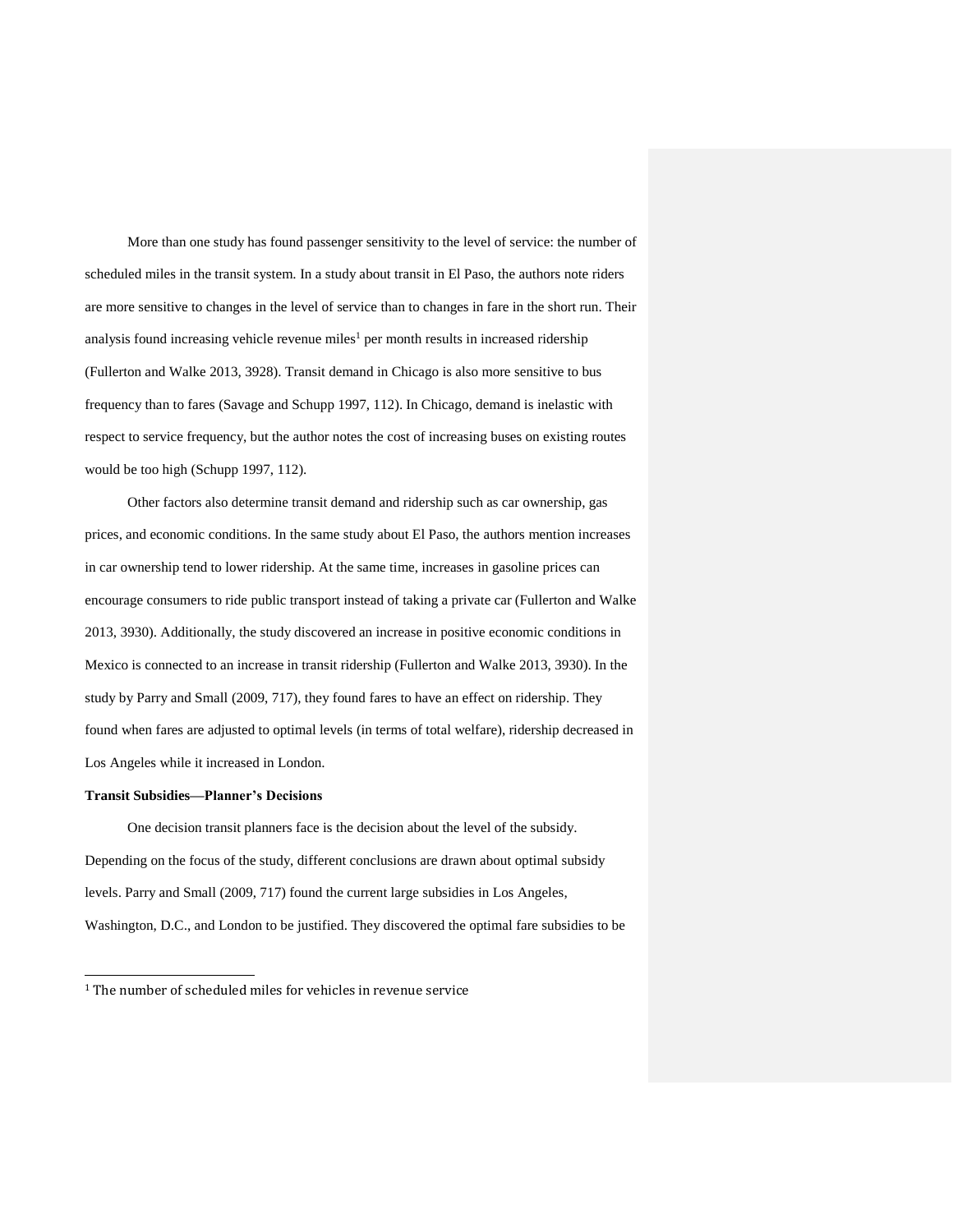more than two thirds of average operating costs in eleven out of twelve cases (Parry and Small 2009, 717). Tisato (1997, 342) focused on user economies of scale for buses in Adelaide and the authors found subsidy levels are higher than can be justified. The author does not, however, advocate for a zero subsidy. He acknowledges the optimal subsidy still exceeds \$40 million in most cases. In a different study by Zhou et al. (2008, 659), the authors found the effect of a subsidy on welfare was different for fixed route and flexible route bus systems. A fixed route system is the most familiar type of bus service where buses follow fixed routes on a fixed schedule. On the other hand, a flexible system operates more like an on demand service where people request rides. For a fixed route bus system, they suggest a low transit subsidy policy; however, that policy is less preferable for a flexible route system.

Another decision transit planners face is the amount of transit routes and frequency to provide. One reason federal mass transit operating subsidies exist is to encourage transit agencies to increase their service. A 2001 study that analyzed data from the mid-1990s concluded these subsidies have increased bus output by six to eight percent per year as compared to output without the subsidy (Schmidt 2001, 255). Schmidt (2001, 256) claims these subsidies specifically incentivize increasing output regardless of demand and do not actually incentivize increasing ridership. Federal transit subsidies with the intent to increase transit supply only increase output to a certain extent. As transit output increases, marginal costs also increases, so there is a natural limit to how much output can be increased through subsidies that are limited (Schmidt 2001, 255). Sakano et al (1997,121) examined the impact of increasing output without regard for demand and found federal subsidies create allocative inefficiencies. Since operating subsidies are used to cover losses, transit agencies do not have an incentive to reduce labor and fuel costs (Sakano, Obeng, and Azam 1997, 121). The authors suggest using subsidies to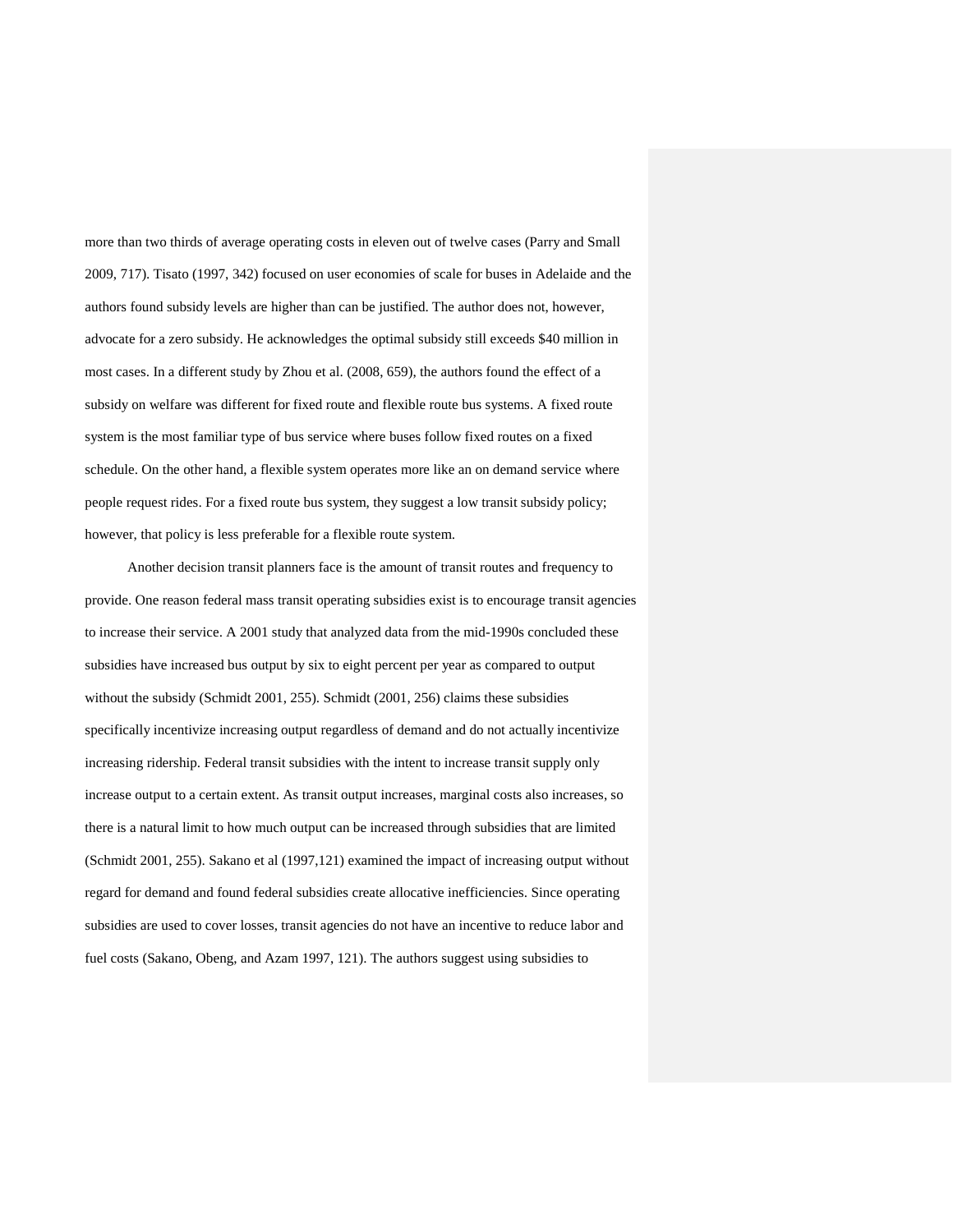incentivize firms to operate efficiently. They argue firms should only get subsidies if they are facing a loss after making every effort to operate efficiently by reducing costs (Sakano, Obeng, and Azam 1997, 121).

# **Demand with Uncertain Quality**

Buyers use signals to help determine willingness to pay when the quality of a good is unknown. Oftentimes, consumers can observe price before purchasing a product and can only perfectly observe the quality of the product after the purchase. However, quality signals exist prior to the purchase of that product. In the case of high prices, consumers associate high quality with the product (Hey and McKenna 1981, 64). For example, in the cherry market, some sellers sort cherries based on their size while other sellers don't sort by size. It turns out buyers pay a higher price for cherries from non-sorting firms. Over time, buyers have discovered through experience, reputation, and other signals, that cherries from non-sorting firms are of higher quality (Rosenman and Wilson 1991, 656). This occurs even though buyers cannot observe differences in quality among cherry sellers of a certain standard (Rosenman and Wilson 1991, 658). The signal of quality in the cherry market is the firm's sorting behavior and buyers are willing to pay more for cherries they perceive to have a higher quality. In the cherry market, higher quality is associated with a higher price.

Coins sold in online auctions on e-bay rely on quality signals similar to transit agencies. Since a buyer is unable to directly observe the quality of the coin before purchasing, they need to rely on quality signals to inform their willingness to pay. Melnik and Alm (2005, 326-327) found a seller's reputation has a positive and statistically significant impact on the consumer's willingness to pay. A better reputation signals a higher quality of good. Additionally, complaints about the seller have a negative impact on willingness to pay (Melnik and Alm 2005, 327).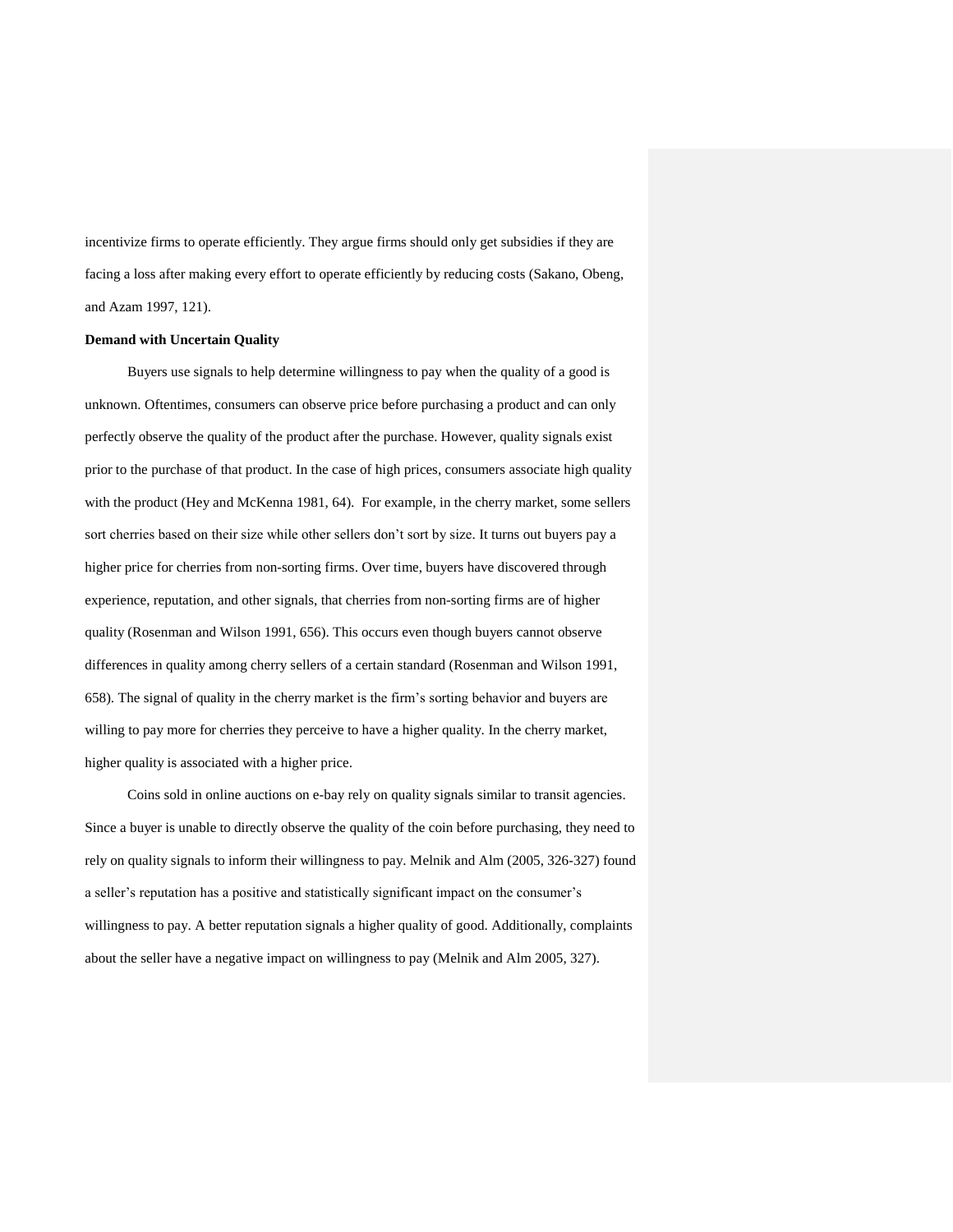Essentially, buyers use the reputation of the seller as a signal of the good's quality. A perceived higher quality leads to a higher willingness to pay. Similarly, Ma, Ferreira, and Mesbah (2013, 13) recognize improving transit service reliability is the most cost-effective approach to encouraging increased transit use. Longer wait times and longer traveling time suggest unreliability. Here, transit reliability, a signal of quality, impacts the reputation of the transit agency. Additionally, Van Vugt, Van Lange, and Meertens (1996, 384), acknowledge public transportation can compete with private cars when public transportation provided shorter average travel time and equally reliable travel time. Again, reliability, one way to measure quality, impacts a rider's decision to use public transportation. Demand in online auctions and for public transit both rely on perceived quality.

#### **Theoretical Model**

To assist in the analysis of public transport subsidies, a theoretical model can be used to help identify the optimal supply of public transportation. A working paper written by Nilsson, Ahlberg and Pyddoke (2014) analyzes the relationship between subsidies and optimal transit supply. One element of the model presented in this paper is particularly relevant to this capstone. Specifically, the authors examine the use of vouchers in a public transportation monopoly. Essentially, under a voucher system, both the passengers and the supply of bus trips are subsidized. Each passenger is charged a fare while at the same time the public sector provides a voucher for each trip to cover the remaining cost. The authors are interested in maximizing welfare in the bus system by choosing the quality (number of buses to operate) and the fare to charge.

In this model, a couple assumptions are made. Perhaps the most basic assumption is that the regional public sector body has decided a bus service should be operated. It is assumed that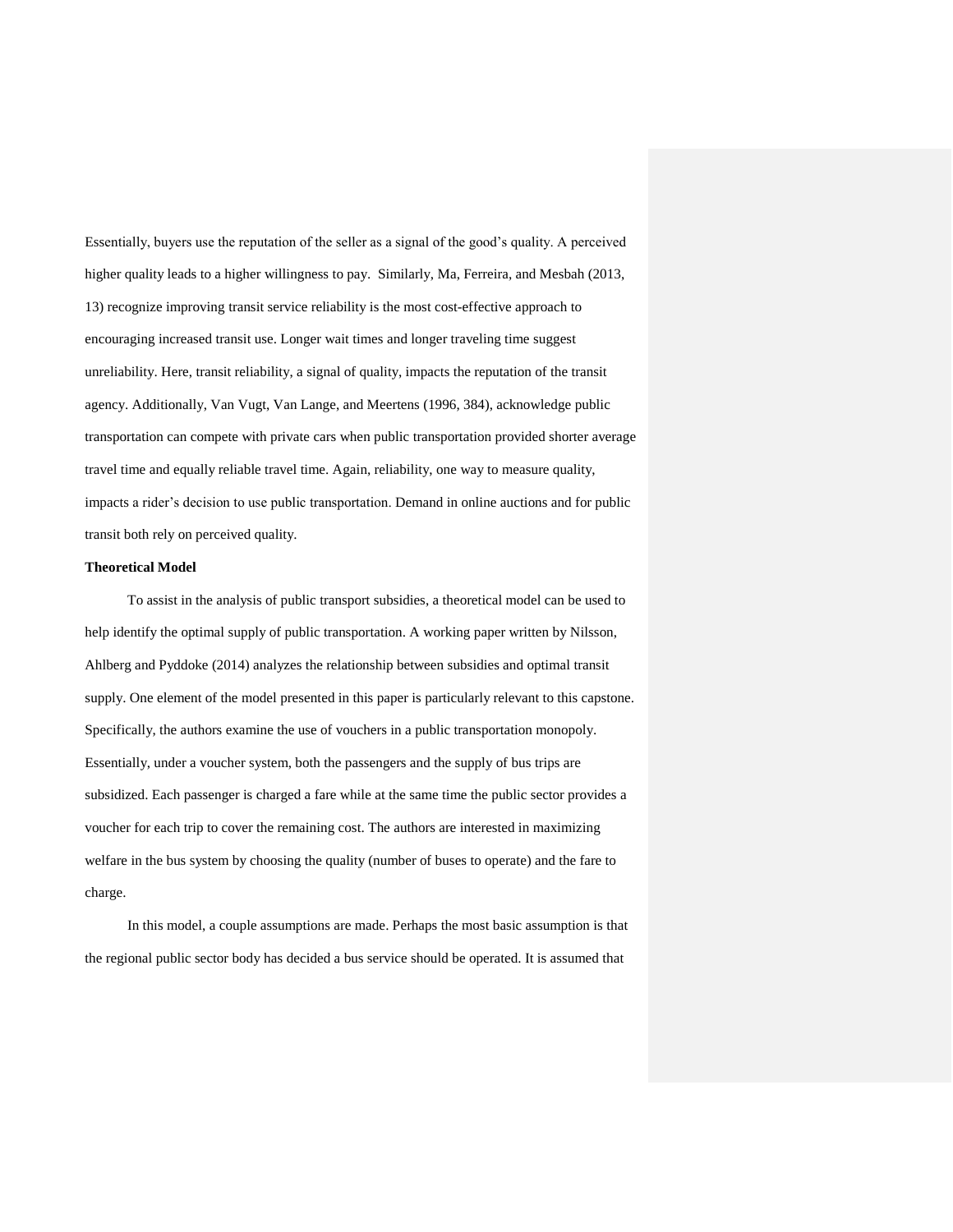all decisions about bus supply are made with full information. For example, information regarding demand, costs, production costs, as well as any other information about the conditions the buses will be operated under is known. The authors assume the inverted demand function is concave in the number of trips and the number of buses. This means demand is nonlinear and increasingly responsive to changes in price. In terms of the cost function, it is assumed to be convex for producing a number of trips given a certain quality. For this model, there is a monopoly where only one bus operator exists. The following table (Table 1) shows the definitions of variables included in the model.

Table 1: Variable Definitions

| Variable     | Definition                                                                |
|--------------|---------------------------------------------------------------------------|
| $\pi$        | Profits                                                                   |
| X            | Demand for trips (quantity)                                               |
| $\mathbf b$  | Service quality (number of buses)                                         |
| p            | Price (or fare)                                                           |
| $\mathbf{c}$ | Cost                                                                      |
| $s_m^x$      | Subsidy targeting number of trips. m is                                   |
|              | optimal subsidy under monopoly                                            |
| $s_m^b$      | Subsidy targeting number of buses. m is<br>optimal subsidy under monopoly |
| W            | welfare                                                                   |
| ε            | Price elasticity of demand for trips                                      |

The overall objective of the model is to maximize social welfare with respect to x (trips)

and b (service quality). Equation 1 relates welfare to the price or fare that is charged to riders per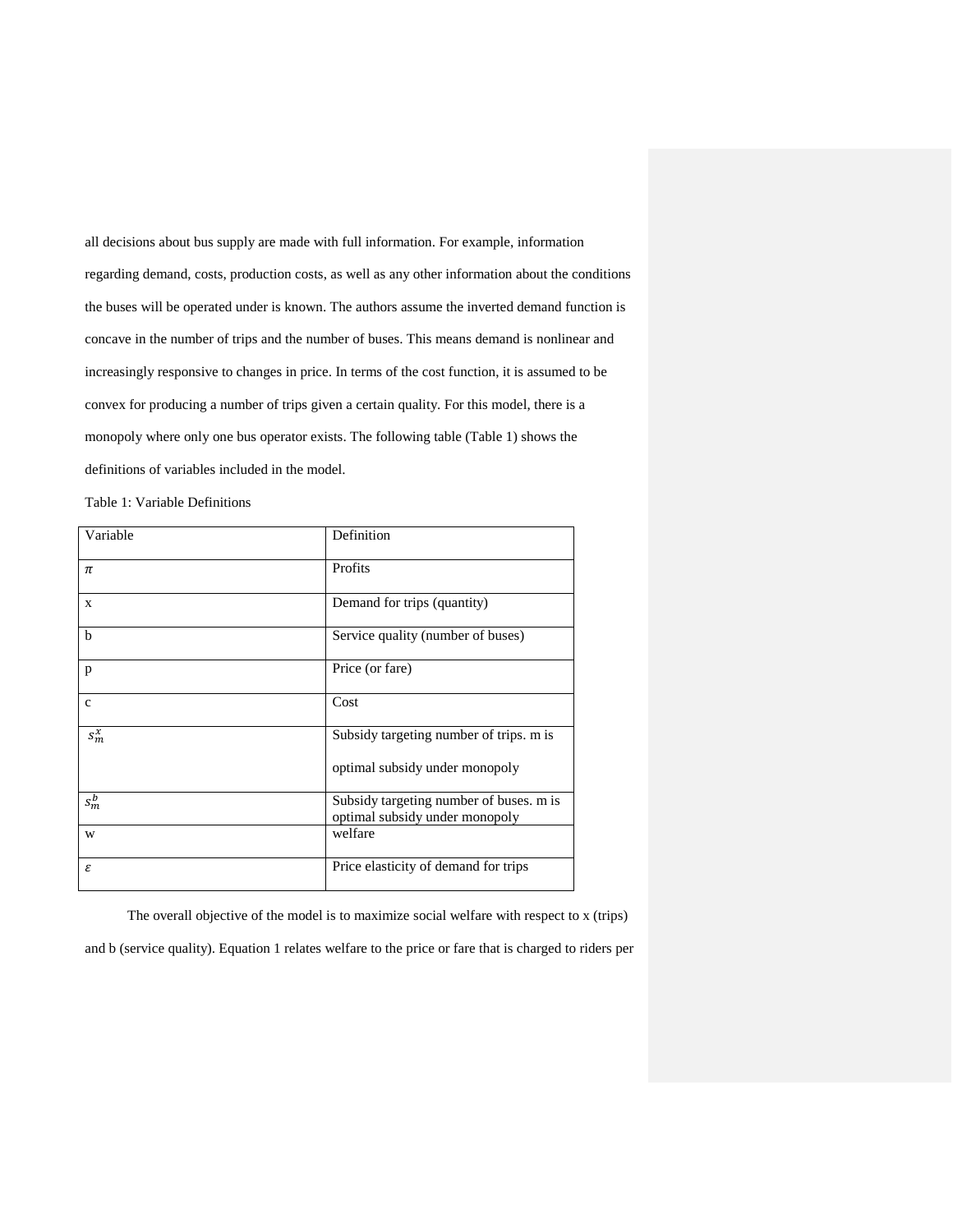trip. Essentially, equation 1 represents revenue minus cost where revenue is found by integrating over the range of all users, or  $\nu$ .

$$
\max W(x,b) = \int_0^x p(v,b)dv - c(x,b) \tag{1}
$$

The first marginal condition (equation 2a) is found by taking the first partial derivative of equation 1 with respect to x, the number of trips. This equation serves the purpose of setting price equal to marginal cost given b (service quality). It also shows how price responds to the number of buses chosen (service quality).

$$
\frac{\partial w}{\partial x} = p(x, b) - \frac{\partial c}{\partial x}(x, b) = 0 \qquad p = \frac{\partial c}{\partial b}(x, b) \tag{2a}
$$

The other marginal condition (equation 2b) is found by taking the first partial derivative of equation 1 with respect to b, service quality. Here, as the number of buses change, consumers will respond with a change in demand.

$$
\frac{\partial w}{\partial b} = \int_0^{x^w} \frac{\partial p}{\partial b}(v, b) dv - \frac{\partial c}{\partial b}(x, b) = 0
$$
 (2b)

With the welfare maximization objective established such that essentially, price must equal marginal cost with respect to service quality (2a) and marginal cost with respect to changes in quality must equal the effect of price responsiveness of consumers with respect to quality, it is now applied to a bus system operator who is a monopolist and uses vouchers under complete information. Under a voucher system, for each passenger trip, the operator receives a fare from the passenger and some amount from the government to make up for the costs the fare does not cover. Additionally, in this model, the operator receives a voucher (also known as a subsidy) for each bus that is operated. Equation 3 is the bus operator's objective function. The operator wants to maximize profit with respect to x (number of trips) and maximize profit with respect to b (service quality).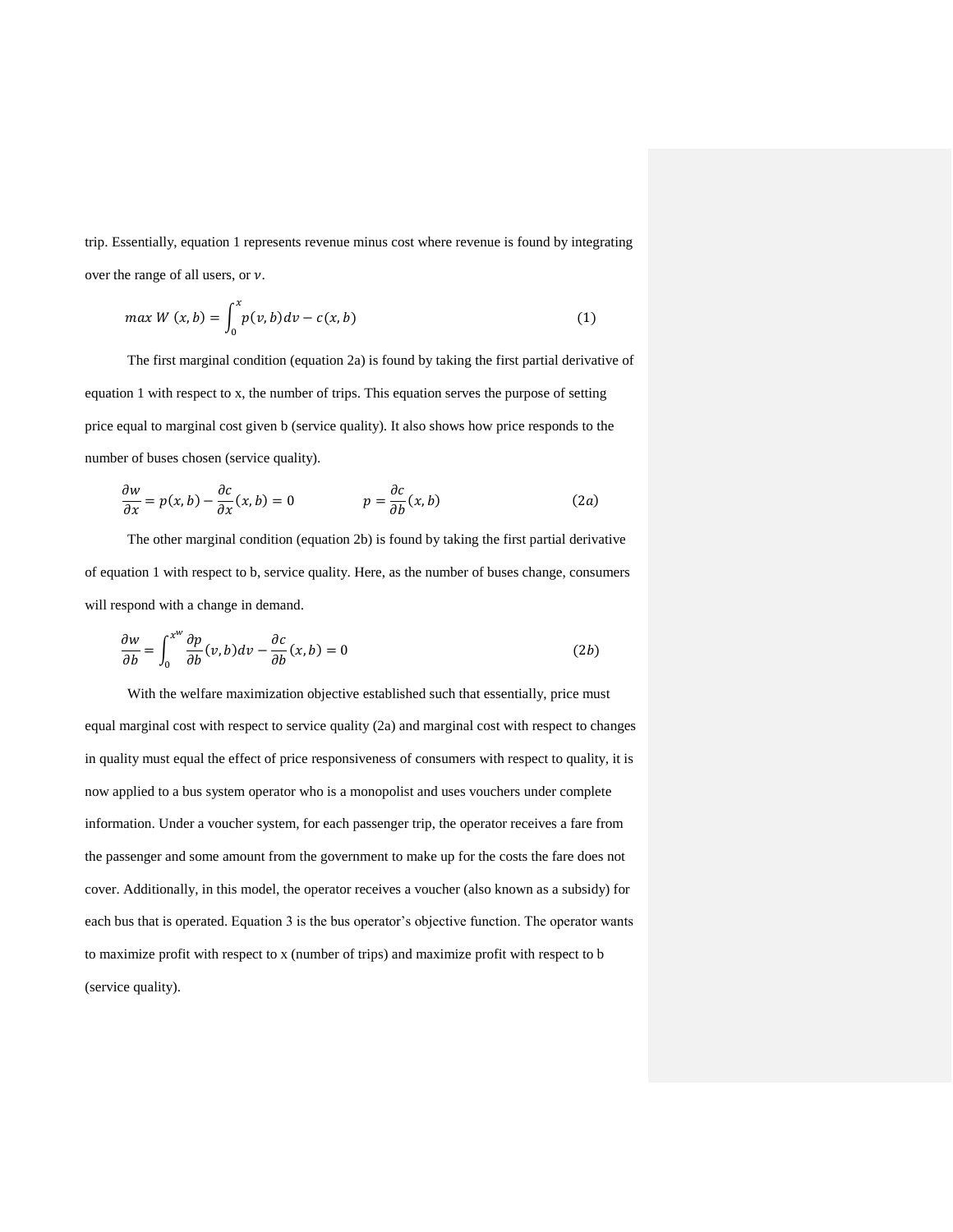$$
\pi(x, b) = p(x, b)x + s_m^x x + s_m^b b - c(x, b)
$$
\n(3)

The following equations, equations 4a and 4b, represent the marginal conditions. The left side of equation 4a represents how profits change as the number of trips changes. With each additional trip, the agency receives p, which is the fare. The next part of the equation,  $\frac{\partial p}{\partial x}x$ , represents how if the number of trips is changed, then the price will probably also have to change, which will impact revenue. For example, if the price is dropped, it is likely the number of trips taken will increase so the agency will receive revenue from a greater number of trips. Even though the price has dropped, the subsidy targeting the number of riders,  $s_m^x$ , will make up for some of that lost revenue due to the lower price. The first three terms in the equation rise as the number of trips increases because the marginal revenue changes as the number of trips changes. The last term,  $-\frac{\partial c}{\partial x}$ , represents marginal cost. Essentially, equation 4a says if the correct number of trips is chosen, then marginal revenue will equal marginal cost. Equation 4b is very similar but instead describes how profit changes as the quality changes. The purpose of this equation is to show that ridership might change if quality is improved.

$$
\frac{\partial \pi}{\partial x} = p + \frac{\partial p}{\partial x} x + s_m^x - \frac{\partial c}{\partial x} = 0
$$
\n(4*a*)

$$
\frac{\partial \pi}{\partial b} = \frac{\partial p}{\partial b} x + s_m^b - \frac{\partial c}{\partial b} = 0
$$
\n(4b)

These marginal conditions are then combined with the marginal conditions from the welfare maximization for the transit authority (equations 2a and 2b) in order to make the monopolist abide by the conditions of the transit authority's welfare maximization. Here,  $\varepsilon_x \equiv$  $\partial x$  $\partial p$  $\boldsymbol{p}$  $\frac{p}{x}$  < 0 is the price elasticity of demand for trips. Solving the above equations for  $s_m^x$  and  $s_m^b$ results in the following equations (5a and 5b) for the specification of the optimal subsidies for the transit authority to choose. The first condition (5a) represents the necessary subsidy level to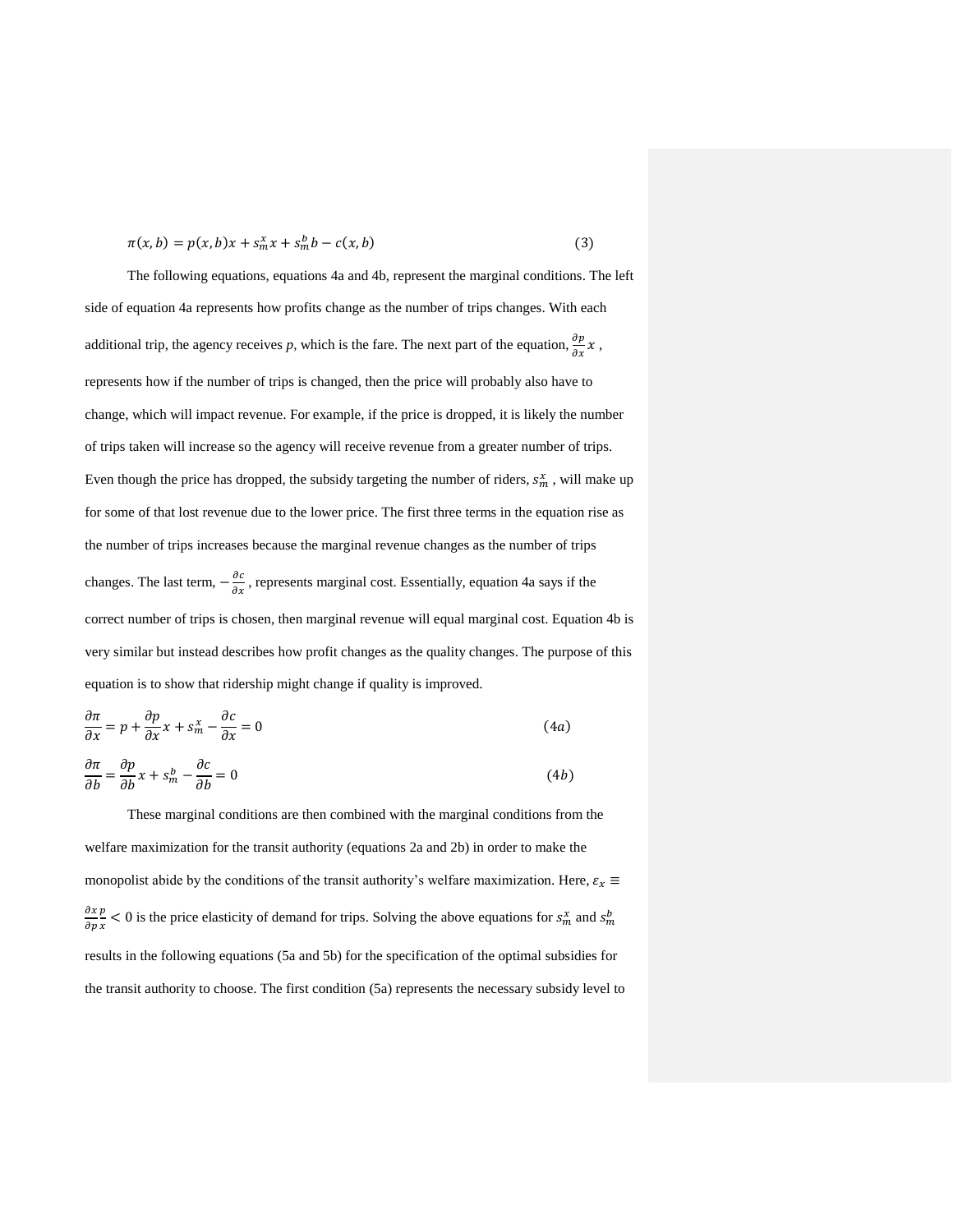induce the operator to charge passengers a welfare maximizing price given a certain amount of

buses.

$$
s_m^x = -\frac{\partial p}{\partial x} x^w = \frac{p^w}{\varepsilon_x} \tag{5a}
$$

$$
s_m^b = \int_0^{x^w} \frac{\partial p}{\partial b} dv - \frac{\partial p}{\partial b} x^w \tag{5b}
$$

The optimal passenger subsidy,  $s_m^x$ , that is chosen is related to the price elasticity of demand for trips. The following shows that price elasticity for trips helps determine whether the optimal passenger subsidy is lower, equal to, or higher than the welfare maximizing price. Basically, the subsidy will be higher with a higher price elasticity for trips.

$$
s_m^x \begin{cases} > p^w \text{ if } \varepsilon_x > -1 \\ = p^w \text{ if } \varepsilon_x = -1 \\ < p^w \text{ if } \varepsilon_x < -1 \end{cases} \tag{6}
$$

The solid curve in Figure 1 represents demand for bus service. The dashed line represents marginal revenue after the introduction of the subsidy. The dotted line represents marginal revenue for a monopolist before the introduction of subsidies. The horizontal line represents both price and the marginal cost of bus service. The figure shows that once the subsidy is added, the marginal revenue line shifts up.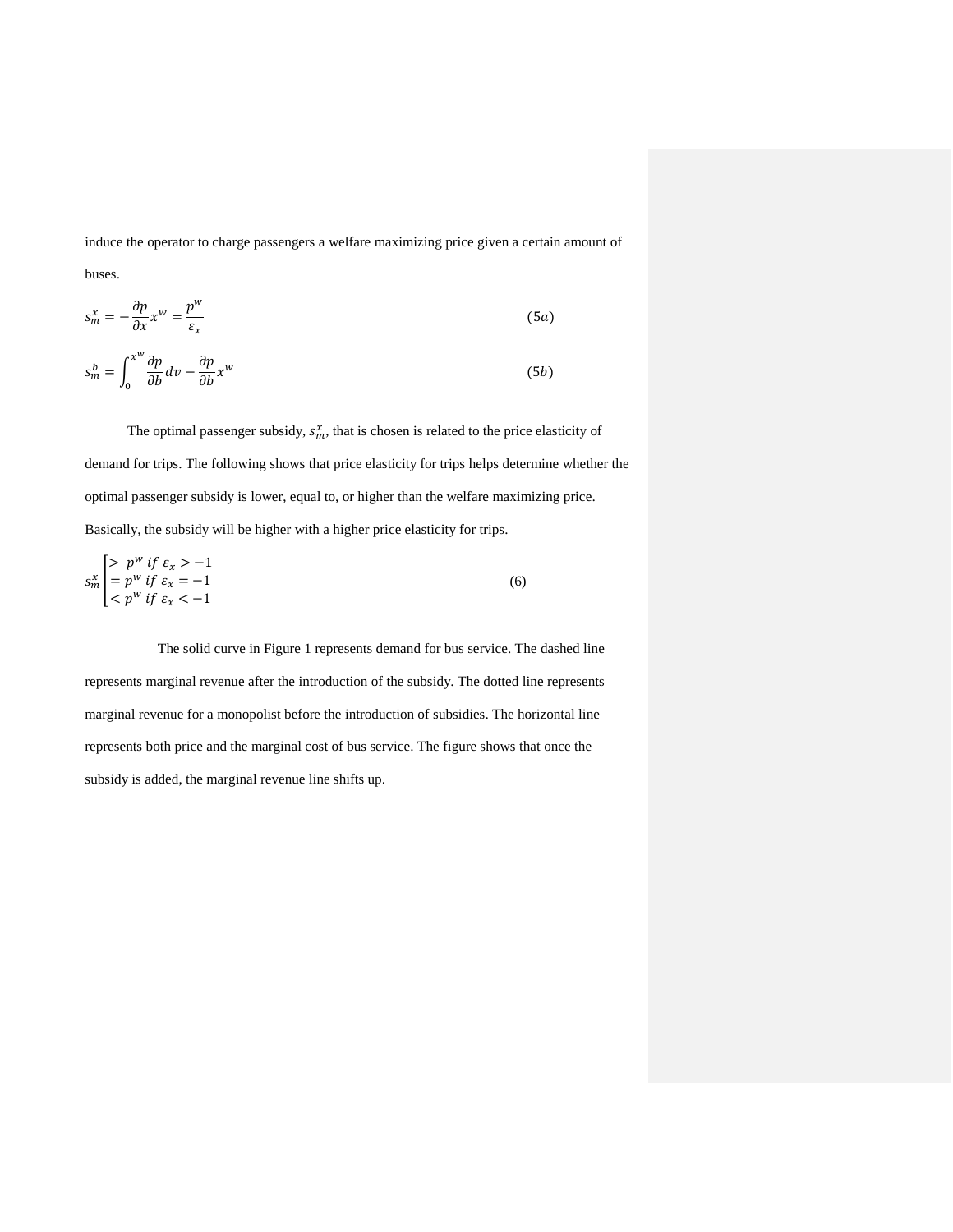

Figure 1: Demand, Marginal Cost, and Revenue of Bus Service Under Monopoly

Overall, a voucher approach for subsidizing bus transit requires taxpayer funds but the benefit of a voucher system is the flexibility it provides. This type of system is able to adapt to changes in supply and demand. Under a voucher system, the transit authority receives some amount, or voucher, for every trip taken by a passenger in addition to the fare paid by the passenger, but the voucher does not cover the full cost of the ride. The transit authority still has discretion over what fare to charge (while keeping demand in mind), but the government determines the value of the voucher received for each ride. Here, the transit authority maintains flexibility over the fare to charge. Secondly, the transit authority also receives a voucher for each bus provided. They also maintain flexibility over the number of buses to run but the government determines the value of the subsidy for the quantity of buses.

The authors found in their analysis no evidence that vouchers would be hazardous to the market's performance (Nilsson, Ahlberg and Pyddoke, 2014, 26). In contrast, in a completely unregulated public transportation market, issues with inefficiency, safety hazards, and conflict between operators and lack of price competition arise. These examples do not arise under a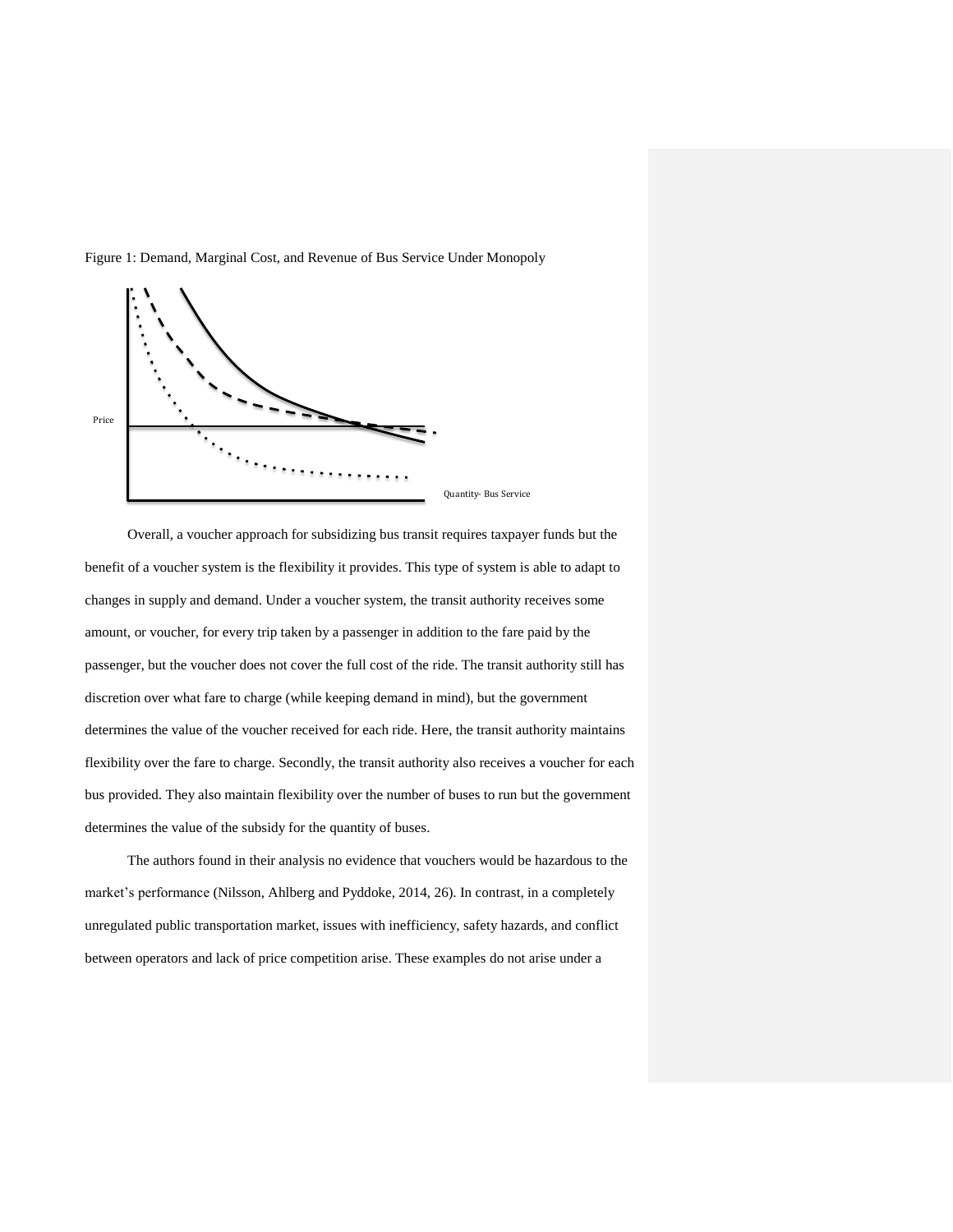voucher system. In order for the voucher system to work, the vouchers would need to be linked to the number of passengers as well as to the number of vehicles the operator chooses to use. With social welfare maximization as the goal, it is important to subsidize both the supply and demand sides. On the demand side, the subsidy corrects the price to encourage ridership and welfare maximization. On the supply side, the subsidy encourages the optimal supply of buses and welfare maximization. Both of these elements work together to achieve total maximum welfare.

It is important for public transportation planners and operators to find the optimal subsidy in order to maximize welfare, maximize profit, and encourage ridership. In this model, the planners are able to choose the number of buses to run and have some flexibility in the level of fare to set, while keeping an eye on demand. When trying to find the optimal subsidy, many factors have to be taken into account. This model demonstrates the tradeoffs and incentives involved when determining a subsidy level when the number of buses and the number of trips are the parameters. A change in the subsidy level will result in a change in profit for the monopolist operator. It also recognizes that any change in the subsidy (which affects the fare) will result in changes in ridership. Using a model such as this one can help a transit planner predict how well their chosen subsidy level and bus supply level obtain the goal of welfare maximization and profit maximization.

The theoretical model shows the optimal supply of transit relies both on maximizing welfare and maximizing profit. The demand for trips as well as the quality of service play a role in this maximization. It is important to take the demand side into account in order to optimize supply and factors such as reliability (service quality) are essential to this model. For these reasons, variables impacting demand are included in the following empirical model. The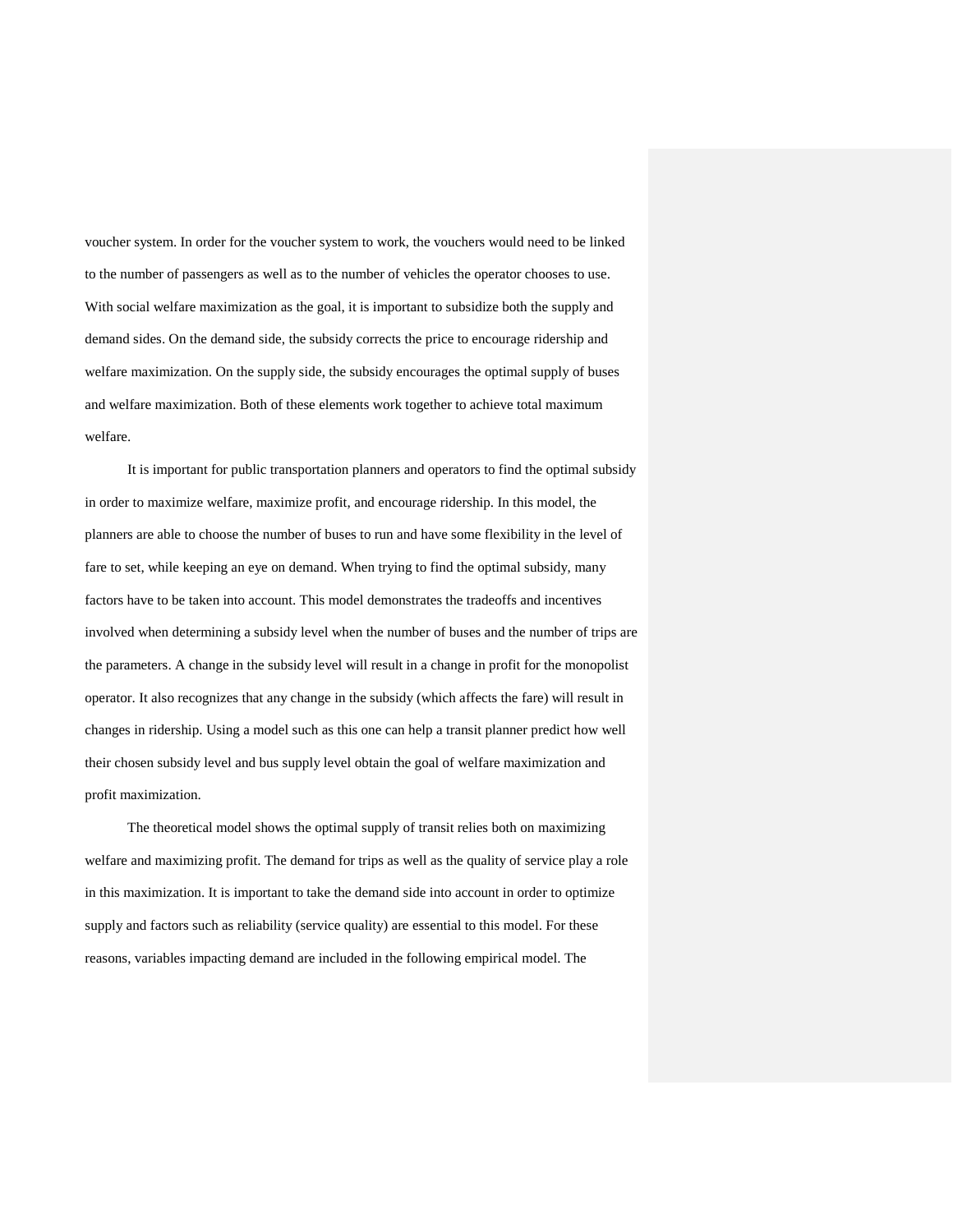empirical analysis also focuses on transit subsidies. Instead of a voucher system, the transit authority receives funding subsidies from the government whose value does not necessarily depend on the number of trips.

#### **Empirical Analysis**

The econometric portion of this paper analyzes how a change in the subsidy level affects ridership. Ridership, or the demand for bus service in the model above, plays a role in welfare maximization and profit maximization. Price elasticity with respect to trips, as also mentioned above, influences how the subsidy level is chosen. Since increasing ridership on public transportation is also one of the goals of the planner, it is necessary to analyze whether a change in the fare (via the subsidy) is a viable solution by empirically estimating the relationship between the subsidy levels chosen by planners and the corresponding ridership that results.

# **I. Data**

j

The main data for this analysis comes from the U.S. Department of Transportation National Transit Database. The fifty largest metro areas in the United States are included in the analysis with the exception of a few. Puerto Rico was removed because it is not located in the United States even though it is included in the National Transit Database. Austin, Texas, New Orleans, Louisiana, and Las Vegas, Nevada were excluded due to insufficient data. Each metro area is identified by a UZA<sup>2</sup> number and each UZA contains multiple cities and transit agencies. For example, Everett Transit is included in UZA 14, which is considered the Seattle metro area. All modes of transportation from bus to various types of rail were included, due to the difficulty of extracting individual modes from the data. Even smaller forms of transportation like cable

<sup>2</sup> UZA stands for Urbanized Area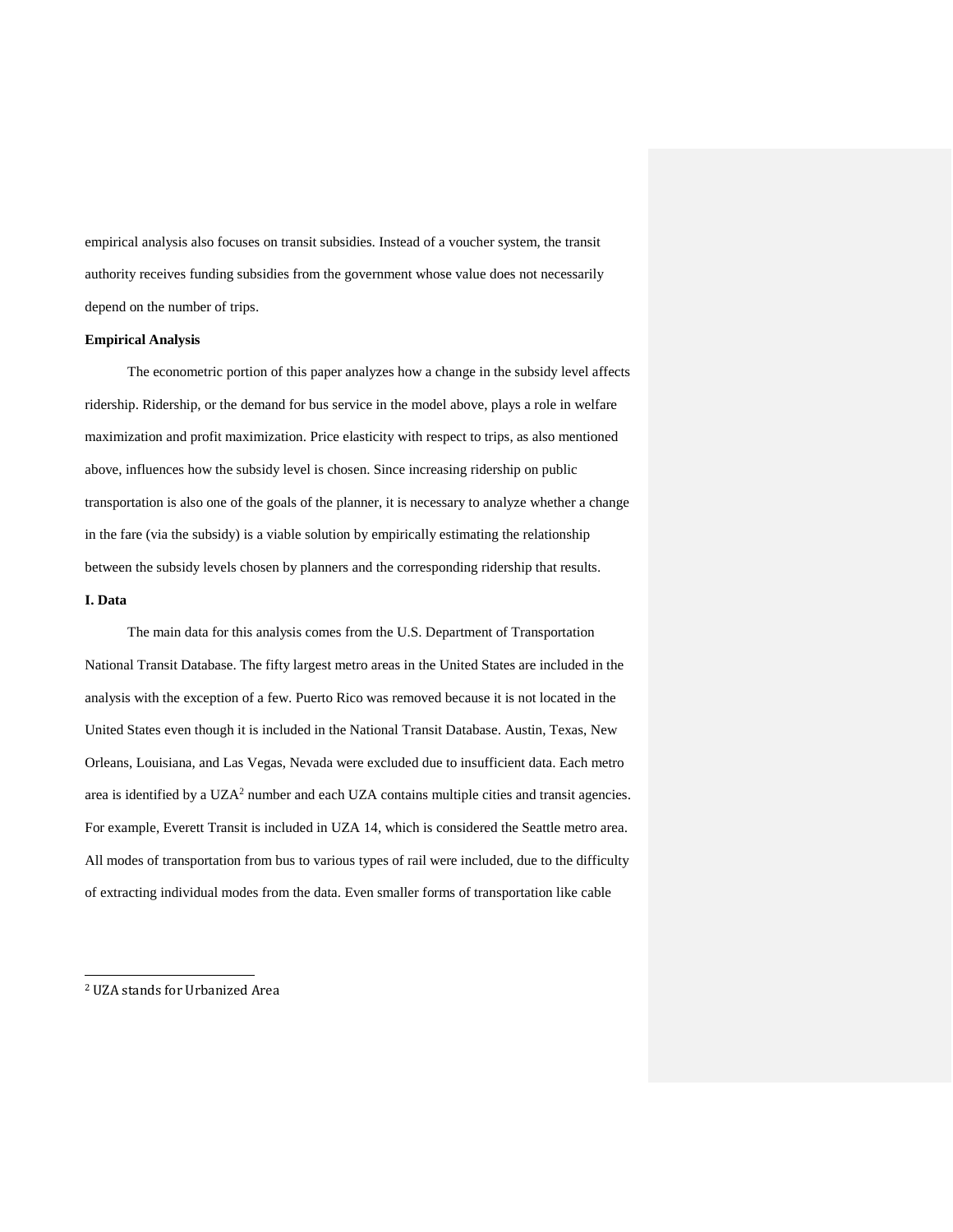cars and ferries were included where applicable. The panel data used in this analysis is from 1992 until 2014.

The dependent variable is abbreviated UPT, which is defined as unlinked passenger trips. Every time a passenger boards a public transportation vehicle, it is counted as an unlinked passenger trip. In other words, a transfer from a train to a bus would count as two trips instead of one. This variable is used to measure ridership. In order to obtain one ridership data point per UZA, all of the unlinked passenger trips for each mode of transportation across all agencies in the UZA were summed.

The variable subsidy was calculated using fare revenue data and funding data from the National Transit Database because explicit subsidy numbers are not available. Essentially, fare revenue only covers a certain amount of the funding that is needed to run the agency, and it is assumed that a subsidy covers the rest. The subsidy variable represents the percent of funding that is not covered by fare revenue. The total funding figures across all modes of transportation across all agencies in the UZA were summed. Fare revenue figures across all modes of transportation across all agencies in the UZA were also summed. To calculate subsidy, the formula (1—(fare/funding)) was performed for each UZA. For example, if King County Metro fare revenue accounts for 30% of their total funding then it is assumed there is a 70% subsidy.

The variable fleet age was calculated using active fleet data and average age of fleet for each transit authority within a UZA. Only bus fleet data from active authorities was used in the calculation. A weighted average was used so that transit agencies with a larger fleet would proportionally influence the average age. This variable is used as an indicator of reliability and is based on the assumption that older fleets are more likely to break down. The variables included in the econometric model are found in Table 2.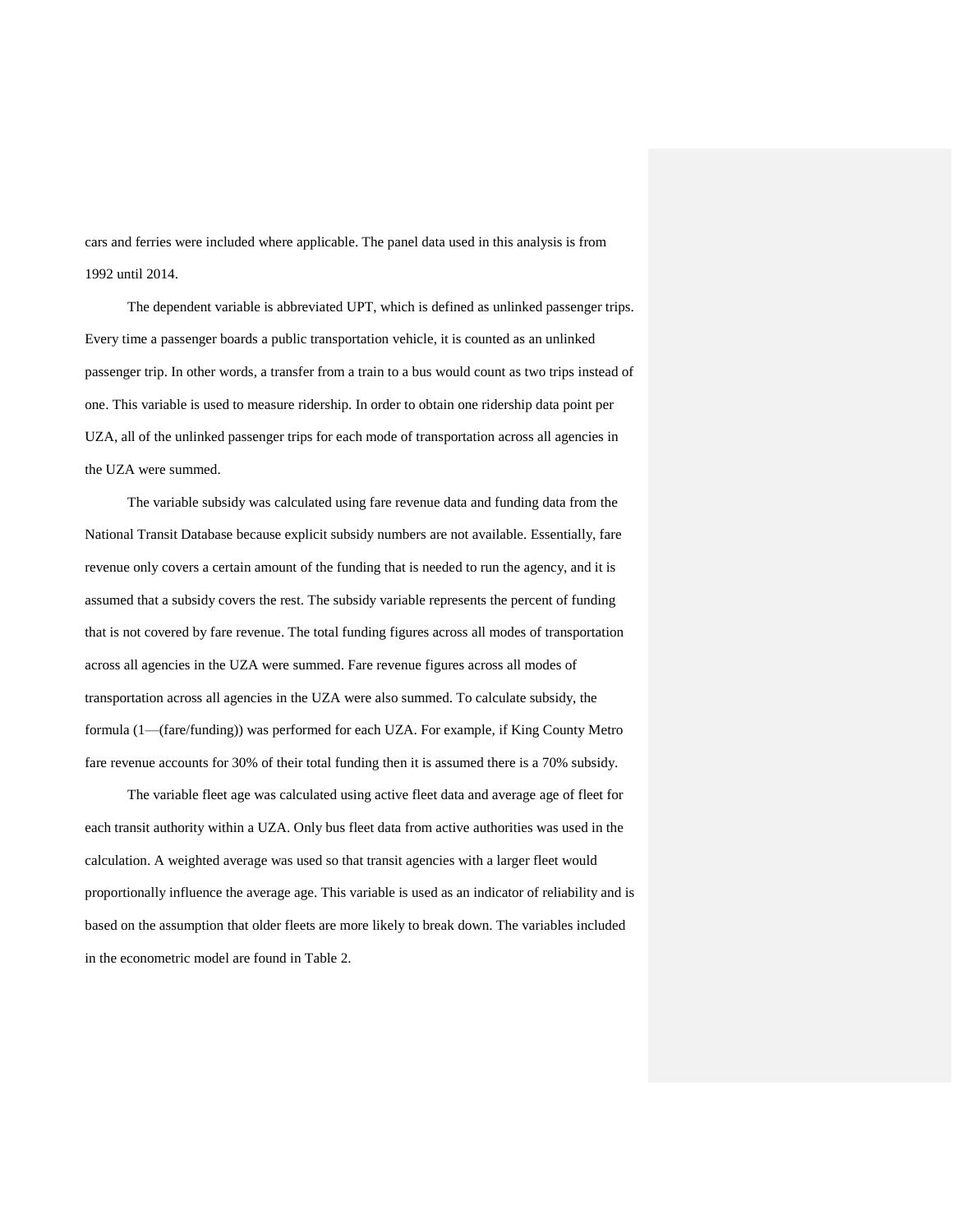| <b>Variable</b>        | <b>Variable Definition</b>    | <b>Source</b>                            |
|------------------------|-------------------------------|------------------------------------------|
| <b>UPT</b>             | Unlinked passenger trips.     | <b>USDOT National Transit Database</b>   |
|                        | Used to measure ridership     |                                          |
| UZA population         | Population of each            | Bureau of Economic Analysis              |
|                        | urbanized area (UZA)          |                                          |
| Fleet age              | Weighted average bus age.     | <b>USDOT National Transit Database</b>   |
|                        | for the urbanized area using  |                                          |
|                        | active fleet data and average |                                          |
|                        | age of fleet for each transit |                                          |
|                        | authority within the UZA      |                                          |
| Hours of delay         | Annual hours of delay per     | Texas A&M Transportation Institute       |
|                        | auto commuter. Used as a      |                                          |
|                        | measure of roadway            |                                          |
|                        | congestion.                   |                                          |
| Subsidy                | Calculated using the          | <b>USDOT National Transit Database</b>   |
|                        | formula 1—(fare/funding)      |                                          |
| Gasoline cost in 2014  | Average state gasoline cost   | Texas A&M Transportation                 |
| dollars                | in dollars per gallon for the | Database using CPI from The              |
|                        | year. Adjusted for inflation  | Federal Reserve Bank of St. Louis        |
| Income in 2014 dollars | Annual per capita personal    | Bureau of Economic Analysis using        |
|                        | income for each urbanized     | <b>CPI</b> from The Federal Reserve Bank |
|                        | area adjusted for inflation   | of St. Louis                             |

Table 2: Variable Definitions and Sources

Table 3 includes descriptive statistics for the given variables. The minimum unlinked passenger trips is zero because Virginia Beach reported zero trips from 1992 to 1999. This is likely due to a merger between agencies. Virginia Beach was kept in the data set because the rest of their data was complete. Unlinked passenger trips has a very high standard deviation because trips range all the way from zero to over four billion trips in New York. In terms of income, the minimum is associated with Cleveland in 1993 and the largest is associated with Bridgeport-Stamford in 2007. UZA population has a rather high standard deviation at 3,224,752 people because the population data ranges from a minimum of 588,751 people to a maximum of just over 20 million people in New York. The nine largest UZAs in 2014 all contained over five million people. Additionally, many of the cities included in this analysis have seen their populations increase since 1992. The mean of the weighted average fleet age for the sample is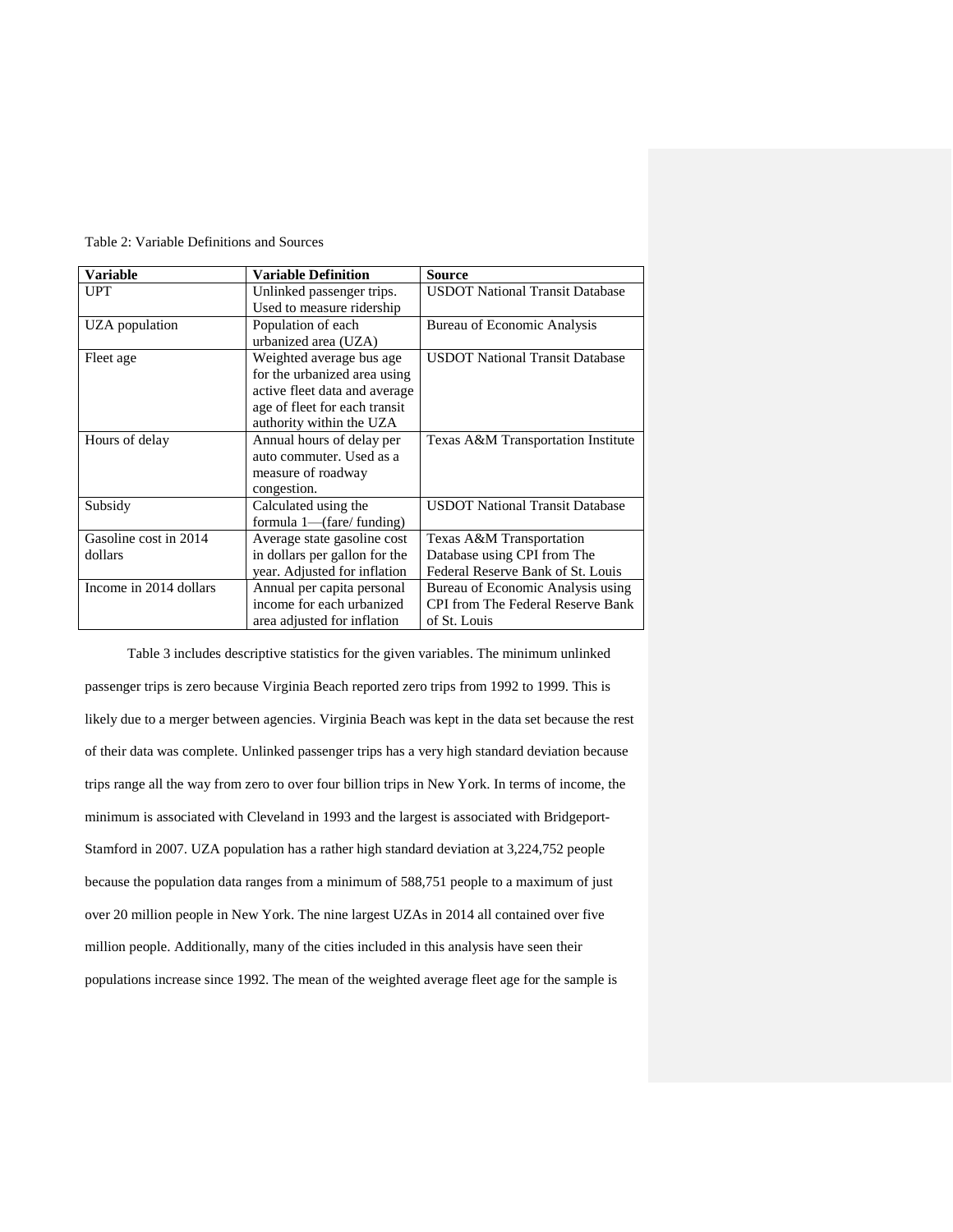7.36 years and has a relatively small standard deviation of 1.8 years. The maximum weighted average fleet age is 15.3 years. This indicates the majority of the agencies in the sample are using relatively up to date fleets. This does not mean all transit vehicles are new, it just indicates most agencies are trying not to let their fleets age substantially. The mean subsidy in this sample is 75% and the minimum subsidy is 41%. This indicates all cities in the sample rely on a sizable subsidy. Interestingly, the maximum subsidy is 99% which occurred in Phoenix in 1993 (it has since fallen).

| <b>Variable</b>  | <b>Mean</b>       | <b>Standard Deviation</b> | <b>Minimum</b> | <b>Maximum</b>   |
|------------------|-------------------|---------------------------|----------------|------------------|
| <b>UPT</b>       | $1.72e+0.8$ trips | $5.02e+08$ trips          | $0$ trips      | $4.35e+09$ trips |
| UZA population   | 3,270,919 people  | 3,224,752 people          | 588,751        | $2.01e+07$       |
| Fleet age        | 7.36 years        | 1.8 years                 | 2.4            | 15.3             |
| Hours of delay   | $44.01$ hours     | $12.49$ hours             | 16             | 86               |
| Subsidy          | .753              | .089                      | .414           | .991             |
| Gasoline cost in | \$2.52            | \$0.77                    | \$1.45         | 4.22             |
| 2014 dollars     |                   |                           |                |                  |
| Income in 2014   | \$45,524.69       | \$9,695.93                | \$29,401.14    | \$101,403.1      |
| dollars          |                   |                           |                |                  |

#### **II. Econometric Model**

A fixed effects model is suitable for this data because it allows the intercept for each UZA to vary. Every UZA in this sample, even though they are large UZAs, have considerably different ridership levels. It is possible the relationship between the subsidy and ridership is similar among the UZAs even though the ridership varies greatly among each UZA. By allowing each UZA to have its own intercept, the model can account for the fairly different ridership numbers that are only a result of the different UZAs. Additionally, this model was run using the cluster command to fix heteroskedasticity and autocorrelation in the standard errors. The general notation for this model is:

$$
\tilde{\mathbf{y}}_{it} = \beta_2 \tilde{\mathbf{x}}_{2it} + \beta_3 \tilde{\mathbf{x}}_{3it} + \tilde{\mathbf{e}}_{it} \tag{7}
$$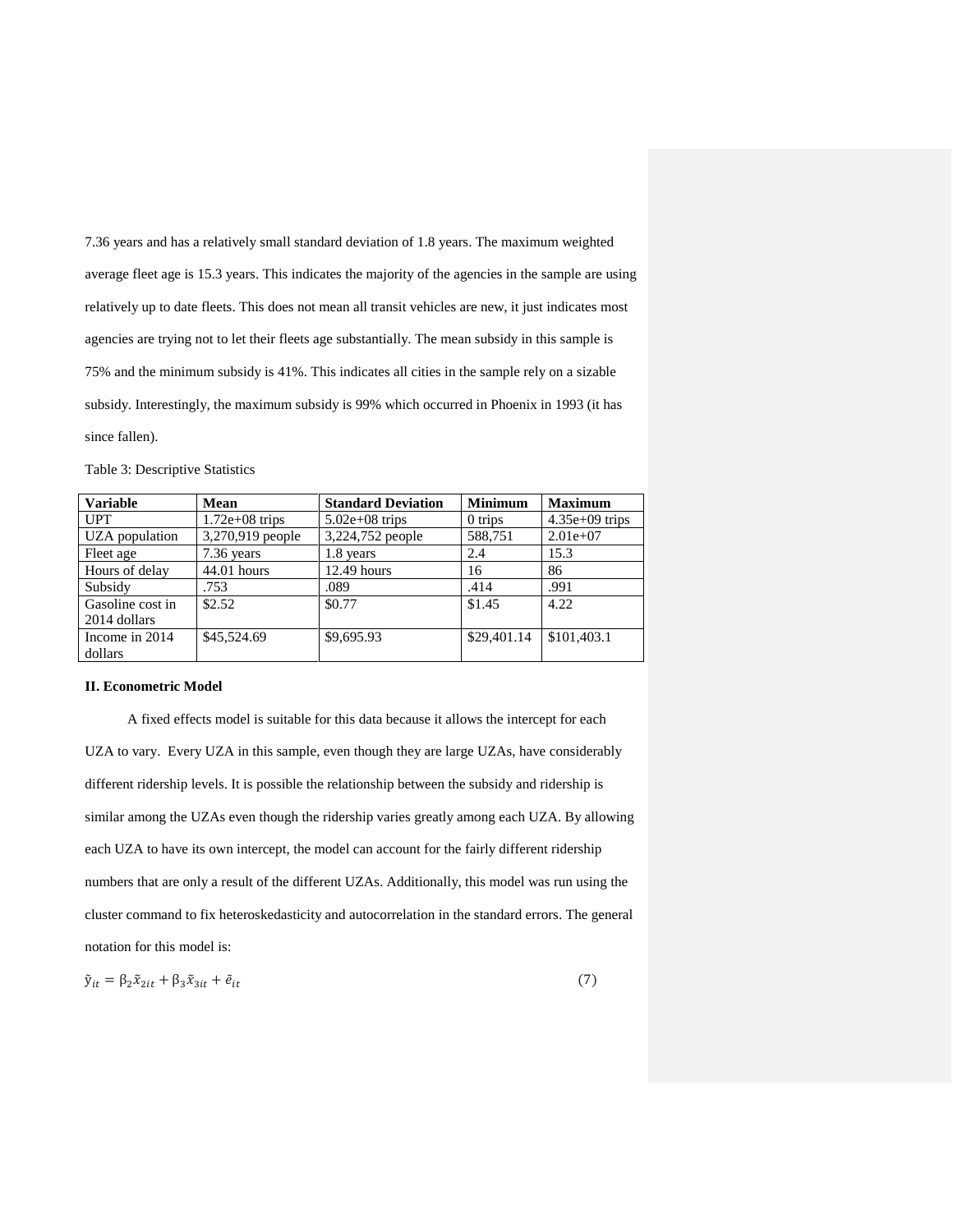A 2013 paper written by Fullerton Jr. and Walke uses an econometric model to predict changes in ridership in a border economy, specifically the border between El Paso and Mexico. The dependent variable in their model was also ridership. Their findings serve as a means to form predictions for the model in this paper. Fullerton and Walke (2013) used fare as an independent variable while the model in this paper uses subsidy. Fare and subsidy are expected to have an inverse relationship because as the subsidy increases, the fare usually adjusts downward to encourage ridership. Their model found a negative coefficient on fare, so therefore subsidy is predicted to have a positive coefficient in this analysis. Fullerton and Walke (2013) also found real income to have a negative coefficient and gasoline to have a positive coefficient. The coefficients on fare, real income, and gasoline are significant at a 5% level. It is predicted the model in this paper will find the same signs for these coefficients.

Intuitively, it is assumed the congestion measure (hours of delay), will positively impact ridership. As the freeways and roadways become more congested, commuters might be more inclined to take public transportation. This is especially true for trains and light rail because the travel time is not affected by roadway congestion. This might also be true in areas where there is a dedicated bus lane or the buses are able to travel in the HOV lane. This follows the argument outlined in Van Vugt, Van Lange, and Meertens (1996) where they conclude public transportation can compete with private cars when public transportation provided shorter travel time. Similar reasoning exists for predicting the sign on the population coefficient. As population increases, congestion likely increases and so does the demand for public transit.

The fleet age variable in this model is used as a measure for reliability. It is assumed older transit vehicles are more likely to break down and face delays, which would impact the reliability of the system. For this reason, fleet age is expected to have a negative coefficient. As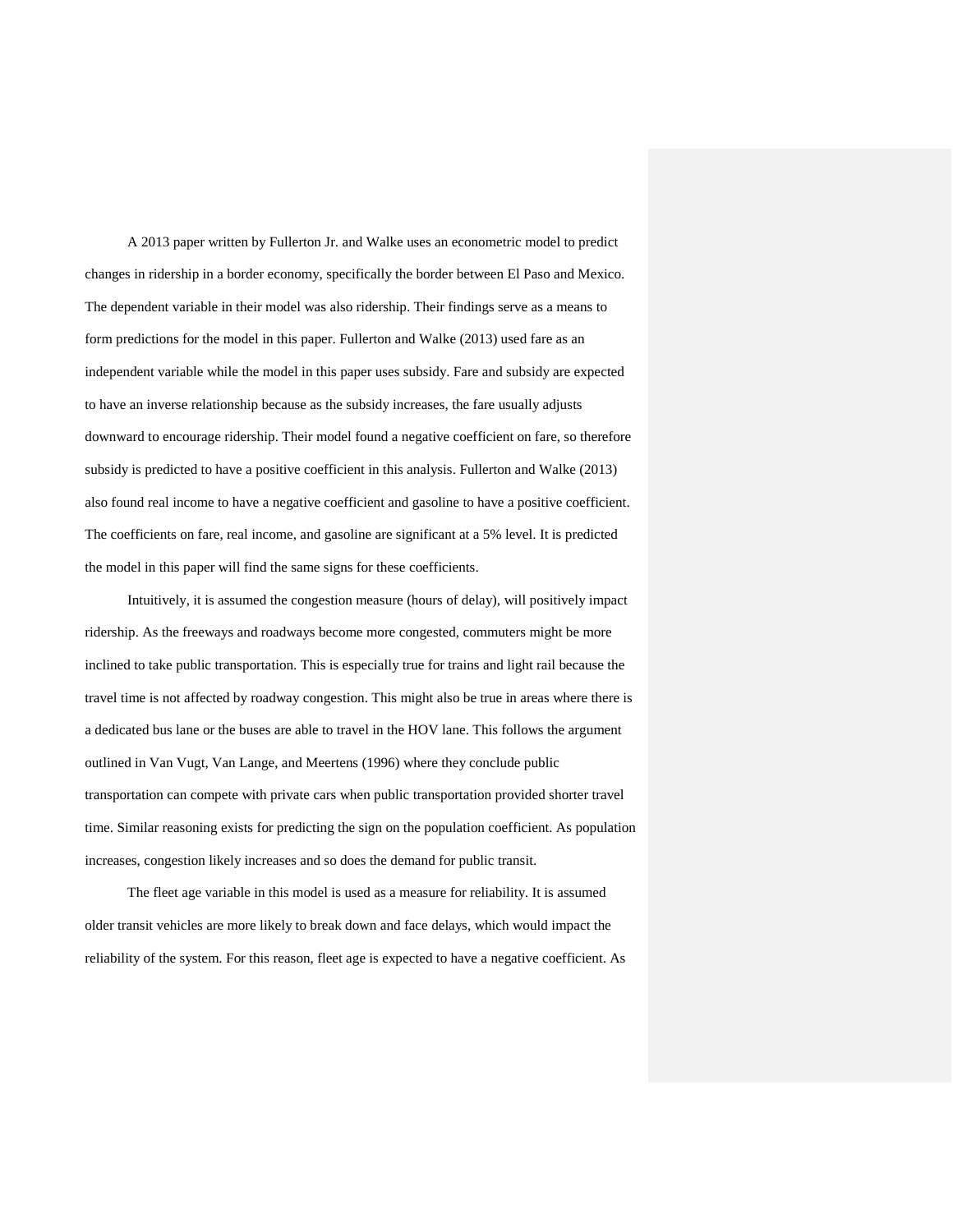the average fleet age increases, the reliability of the system declines which would discourage people from using public transit. This reasoning stems from the results presented in Ma, Ferreira, and Mesbah (2013) where they found improving transit reliability to be the most cost effective approach for encouraging increased transit use.

#### **III. Results**

In order to confirm the use of a fixed effects model, a Hausman test was conducted. The results revealed a fixed effects model is preferred to a random effects model. Table 4 shows the fixed effects estimates for this ridership model. None of the independent variables in this model are significant at the 10% level. However, the model is overall significant at the 10% level (pvalue  $= 0.0670$ ). The variables population, hours of delay and subsidy all have positive coefficients, which matches the predictions. Income has a negative coefficient as predicted. The coefficient on fleet age in this model is positive but was predicted to be negative. Gasoline cost was found to be negative while it was predicted to be negative. The  $R^2$  within is 0.1644, the  $R^2$ between is 0.7340, and the  $R^2$  overall is 0.7108.

| Variable         | Coefficient | Robust Standard | t-Statistic | P> t  |
|------------------|-------------|-----------------|-------------|-------|
|                  |             | Error           |             |       |
| Population       | 122.333     | 88.067          | 1.39        | 0.172 |
| Fleet age        | 971,222.2   | 1,657,929       | 0.59        | 0.561 |
| Hours of delay   | 2,766,495   | 2,880,607       | 0.96        | 0.342 |
| Subsidy          | $6.83e+07$  | $1.37e+08$      | 0.50        | 0.620 |
| Gasoline cost in | $-1.65e+07$ | $1.37e+07$      | $-1.21$     | 0.233 |
| 2014 dollars     |             |                 |             |       |

|  |  |  | Table 4: Fixed Effects Estimates |
|--|--|--|----------------------------------|
|--|--|--|----------------------------------|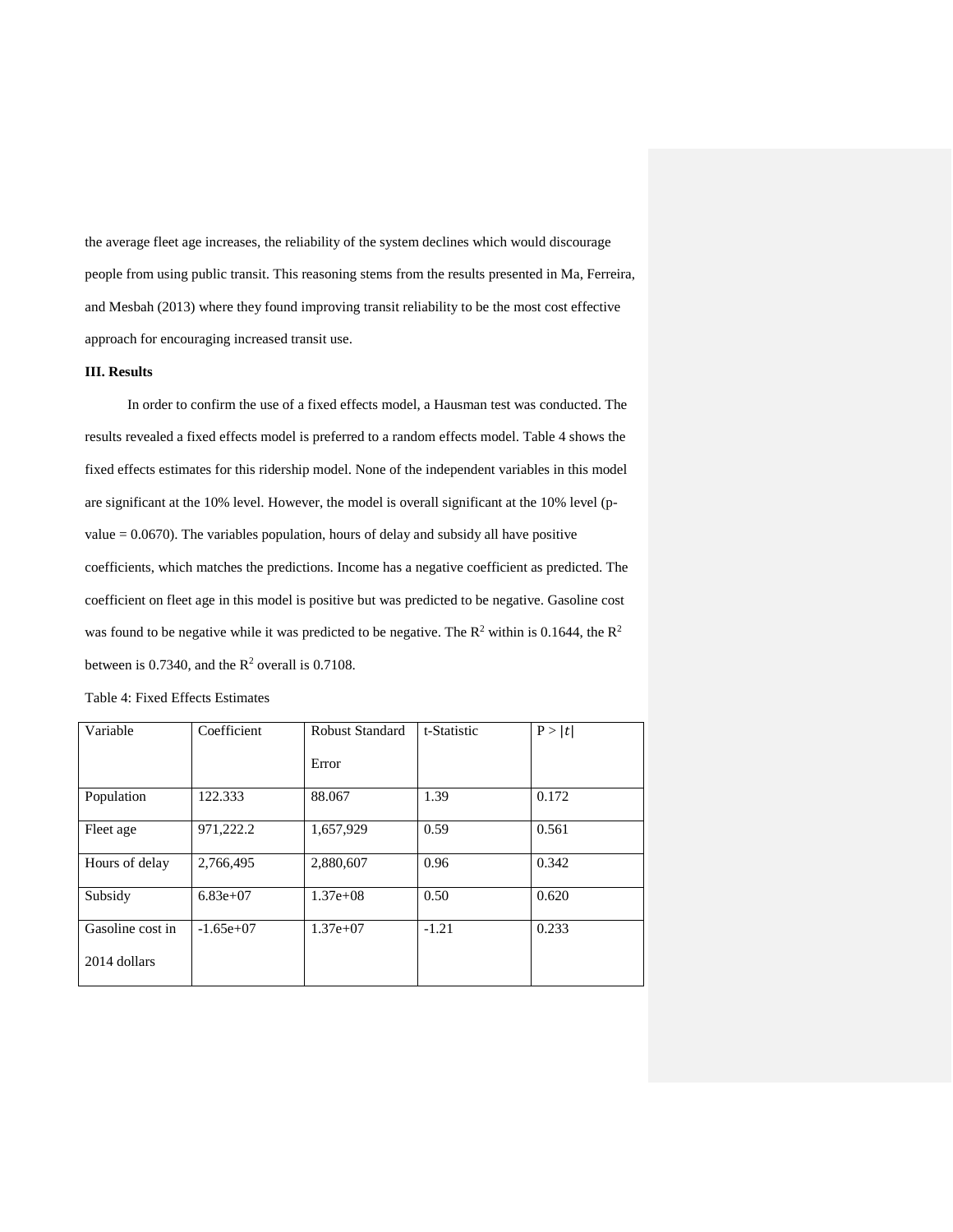| Income 2014 | -519.9174   | 2,003.527    | $-0.26$ | 0.796 |
|-------------|-------------|--------------|---------|-------|
| dollars     |             |              |         |       |
| Constant    | $-3.43e+08$ | $3.88e + 08$ | $-0.89$ | 0.381 |

#### **Conclusion**

Even though this econometric model is unable to detect significant coefficients, that does not mean a significant relationship does not exist. It is possible subsidy does have a significant impact on ridership but it is not showing up in this data. One possible explanation for this is the way the data for each UZA was aggregated. Numerous agencies, of varying sizes, are included in each UZA and it is certainly possible that hid the effect. For example, the subsidy value for each UZA is actually an average of the subsidies of each agency in the metro area. Within one metro area, it is likely each agency faces different circumstances, funding, and subsidies. Aggregating this information probably disguises important details. Along these same lines, certain modes of transportation or certain kind of routes might respond to changes in the subsidy more than others.

Second, it is highly probable this model has omitted variables. While a number of important and necessary control variables were included, there are plenty of others that could have been included. For example, a more specific reliability measure could have been used instead of the average fleet age. An on time measure or average wait time would be two examples. Another example of a possible omitted variable is something that reflects the size of the system like miles traveled or route density. Examples like these were not included in this analysis mainly because the data was unavailable or didn't fit this data set. Further research on this model would include adding other variables.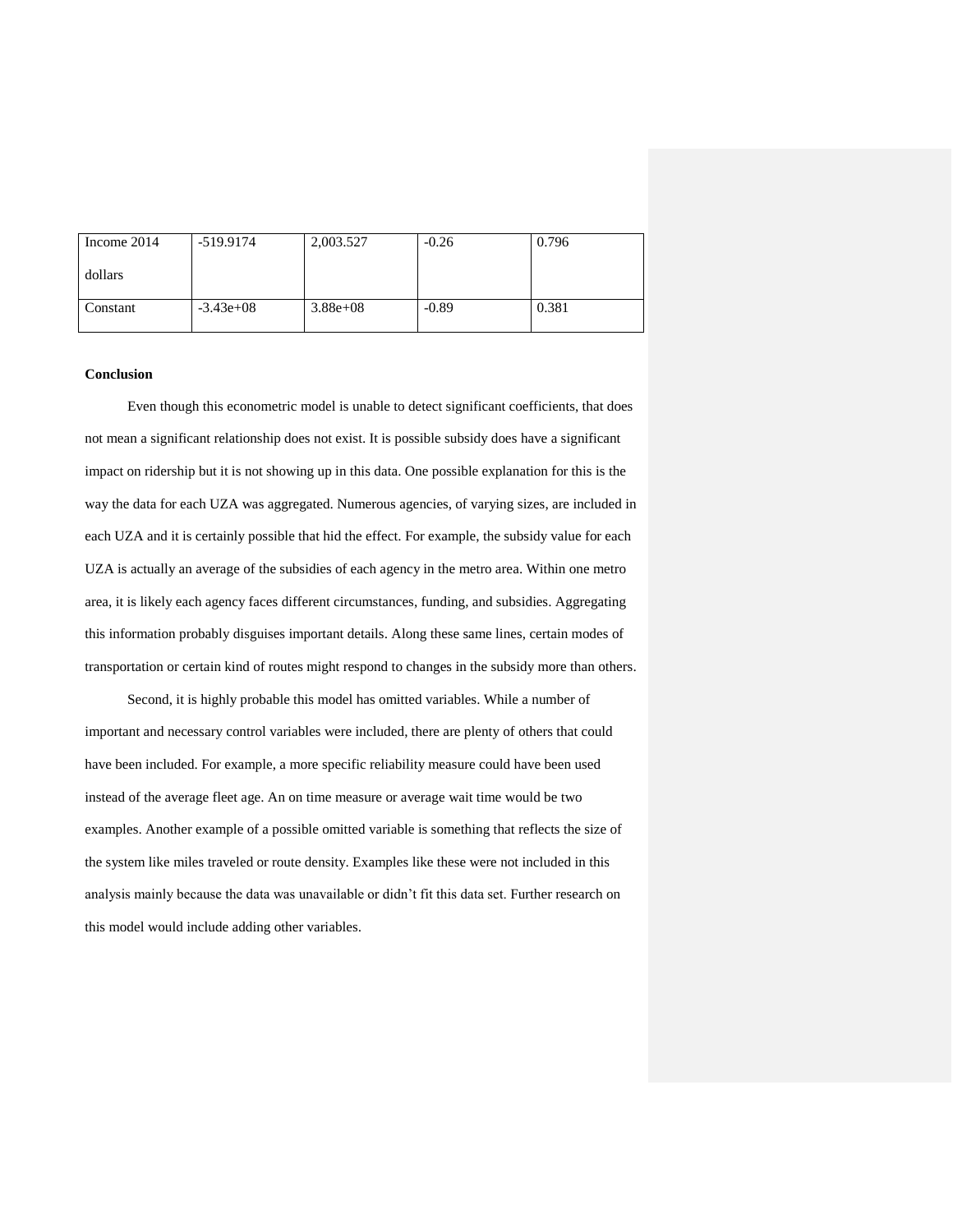A third potential problem with this model is endogeneity. This goal of this analysis was to model the impact of the subsidy on ridership. With the endogeneity problem in mind, it is important to recognize ridership might actually drive the subsidy level. For example, agencies experiencing low ridership might implement a subsidy to encourage more ridership. This is in contrast to the model in this paper, which is looking at how the subsidy drives ridership. Of course, the relationship probably goes both ways. If this is the case, which there is high suspicion it is, then adding additional control variables would not fix this problem. This would also mean the coefficients are inaccurate. Further research on this model needs to explore the endogeneity problem and ways to fix it.

Overall, public transit will continue to be a point of interest in the coming years. It will be particularly interesting to see how each area deals with their own unique transportation challenges. Transportation subsidies will likely continue for the foreseeable future and it would be interesting to analyze the effect of subsidy levels on specific modes of transportation. Additionally, future analysis could focus on the trend of subsidy levels in the coming years. Even though this particular empirical study was unable to find a relationship between the subsidy and ridership, the theoretical model still suggests a link. The theoretical model revealed the importance of demand, quality, and the rate of the subsidy. The demand side will continue to play a vital role in future studies examining subsidies and ridership.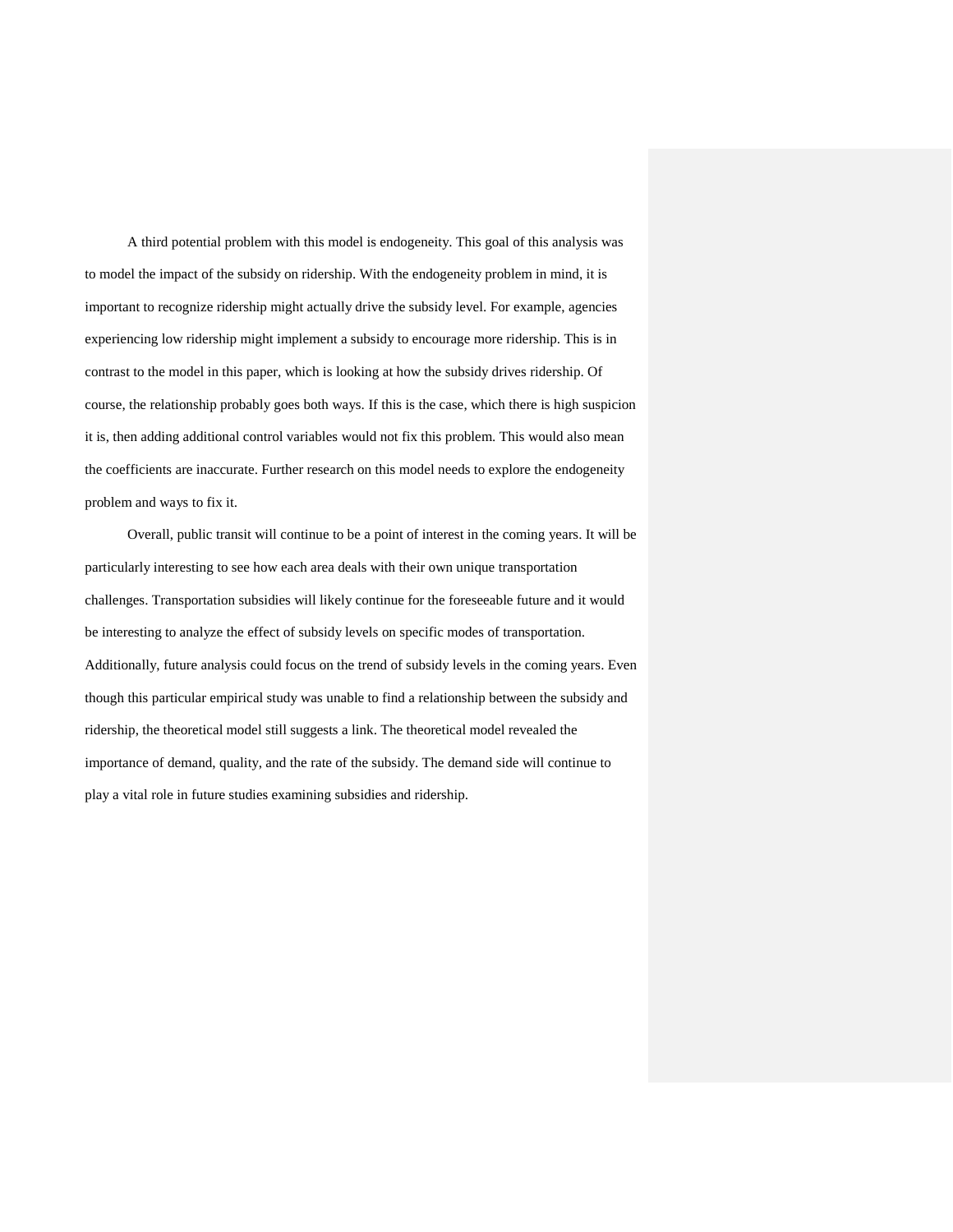#### Bibliography

- Bureau of Economic Analysis. "Personal Income, Population, Per Capita Income (CA1)." Accessed November 17, 2016.
- Chen, Zhenhua, and Kingsley E. Haynes. "Regional Impact of Public Transportation Infrastructure: A Spatial Panel Assessment of the U.S. Northeast Megaregion." *Economic Development Quarterly* 29, no. 3: 1-17. Accessed October 11, 2016. [http://edq.sagepub.com/content/early/2015/05/11/0891242415584436.full.pdf+html.](http://edq.sagepub.com/content/early/2015/05/11/0891242415584436.full.pdf+html)
- Duarte, Rosa, Sofiane Rebahi, Julio Sanchez-Choliz, and Cristina Sarasa. 2014. "Households' Behaviour and Environmental Emissions in a Regional Economy." *Economic Systems Research* 26, no. 4: 410-430. *EconLit*, EBSCO*host* (accessed October 8, 2016).
- Federal Reserve Bank of St. Louis. "Consumer Price Index for All Urban Consumers: All Items (CPIAUCSL)." Accessed November 17, 2016.
- Fullerton, T. M., Jr., and A. G. Walke. 2013. "Public Transportation Demand in a Border Metropolitan Economy." *Applied Economics* 45, no. 25-27: 3922-3931. *EconLit*, EBSCO*host* (accessed October 5, 2016).
- Gneezy, Uri, Stephan Meier, and Pedro Rey-Biel. "When and Why Incentives (Don't) Work to Modify Behavior." *The Journal of Economic Perspectives* 25, no. 4 (2011): 191-209. http://www.jstor.org/stable/41337236.
- Hey, John D., and Chris J. McKenna. 1981. "Consumer Search with Uncertain Product Quality." *Journal Of Political Economy* 89, no. 1: 54-66. *EconLit*, EBSCO*host* (accessed October 4, 2016).
- Hutchinson, Emma, Peter W. Kennedy, and Cristina Martinez. 2010. "Subsidies for the Production of Cleaner Energy: When Do They Cause Emissions to Rise?." *B.E. Journal Of Economic Analysis And Policy: Contributions To Economic Analysis And Policy* 10, no. 1: *EconLit*, EBSCO*host* (accessed October 9, 2016).
- Jensen, Robert T., and Nolan H. Miller. 2011. "Do Consumer Price Subsidies Really Improve Nutrition?." *Review Of Economics And Statistics* 93, no. 4: 1205-1223. *EconLit*, EBSCO*host* (accessed October 4, 2016).
- Just, David R., and Andrew S. Hanks. 2015. "The Hidden Cost of Regulation: Emotional Responses to Command and Control." *American Journal Of Agricultural Economics* 97, no. 5: 1385-1399. *EconLit*, EBSCO*host* (accessed October 4, 2016).
- Lenzen, Manfred, and Christopher J. Dey. 2002. "Economic, Energy and Greenhouse Emissions Impacts of Some Consumer Choice, Technology and Government Outlay Options." *Energy Economics* 24, no. 4: 377-403. *EconLit*, EBSCO*host* (accessed November 14, 2016).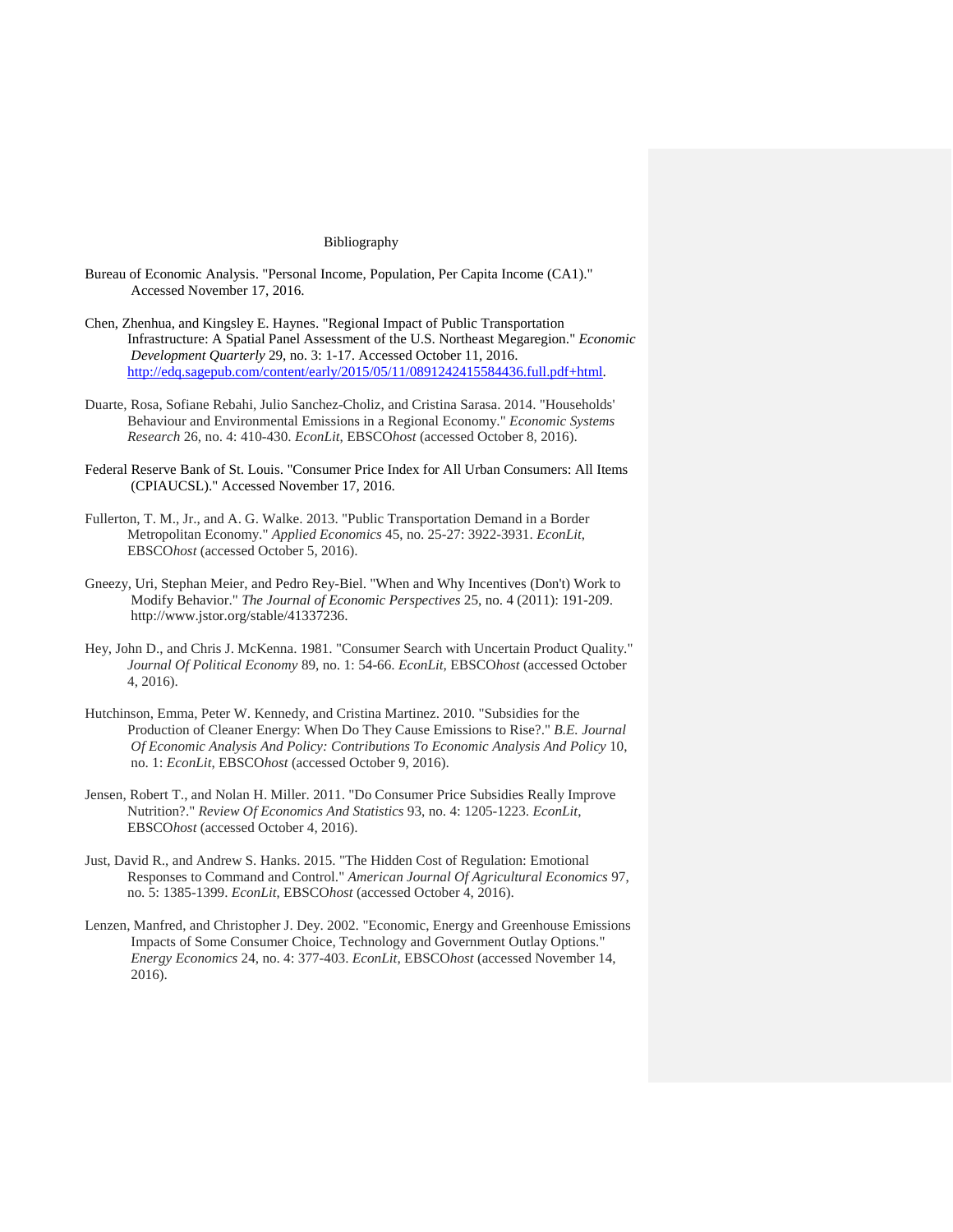- Lesceu, Marianne. 1993. "Measuring Negative External Effects in Belgian Passenger Transportation." *Annals Of Public And Cooperative Economics* 64, no. 3: 463-477. *EconLit*, EBSCO*host* (accessed October 5, 2016).
- Ma, Zhenliang, Luis Ferreira, and Mahmoud Mesbah. "A Framework for the Development of Bus Service Reliability Measures." *Australasian Transport Research Forum 2013 Proceedings* (October 2013). Accessed November 16, 2016. http://atrf.info/papers/2013/2013\_ma\_ferreira\_mesbah.pdf.
- Melnik, Mikhail I., and James Alm. 2005. "Seller Reputation, Information Signals, and Prices for Heterogeneous Coins on eBay." *Southern Economic Journal* 72, no. 2: 305-328. *EconLit*, EBSCO*host* (accessed October 10, 2016).
- Nesbit, Todd M., and Steven F. Kreft. 2009. "Federal Grants, Earmarked Revenues, and Budget Crowd-Out: State Highway Funding." *Public Budgeting And Finance* 29, no. 2: 94-110. *EconLit*, EBSCO*host* (accessed November 16, 2016).
- Nilsson, J.-E., J. Ahlberg, and R. Pyddoke. "Optimal Supply of Public Transport—Subsidizing Production or Consumption or Both?." (working paper, Centre for Transport Studies, Stockholm, 2014).
- Parry, Ian W. H., Margaret Walls, and Winston Harrington. "Automobile Externalities and Policies." *Journal of Economic Literature* 45, no. 2 (2007): 373-99. [http://www.jstor.org/stable/27646797.](http://www.jstor.org/stable/27646797)
- Parry, I. H., & Small, K. A. (2009). Should Urban Transit Subsidies Be Reduced?. *American Economic Review*, *99*(3), 700-724. doi:http://dx.doi.org/10.1257/aer.99.3.700
- Pereira, Alfredo M., and Jorge M. Andraz. 2005. "Public Investment in Transportation Infrastructure and Economic Performance in Portugal." *Review Of Development Economics* 9, no. 2: 177-196. *EconLit*, EBSCO*host* (accessed October 5, 2016).
- Rosenman, Robert E., and Wesley W. Wilson. 1991. "Quality Differentials and Prices: Are Cherries Lemons?." *Journal Of Industrial Economics* 39, no. 6: 649-658. *EconLit*, EBSCO*host* (accessed October 6, 2016).
- Sakano, Ryoichi, Kofi Obeng, and G. Azam. 1997. "Subsidies and Inefficiency: Stochastic Frontier Approach." *Contemporary Economic Policy* 15, no. 3: 113-127. *EconLit*, EBSCO*host* (accessed October 11, 2016).
- Savage, Ian, and August Schupp. "Evaluating Transit Subsidies in Chicago." *Journal of Public Transportation* 1, no. 2 (1997): 93-117. [http://faculty.wcas.northwestern.edu/~ipsavage/422.pdf.](http://faculty.wcas.northwestern.edu/~ipsavage/422.pdf)